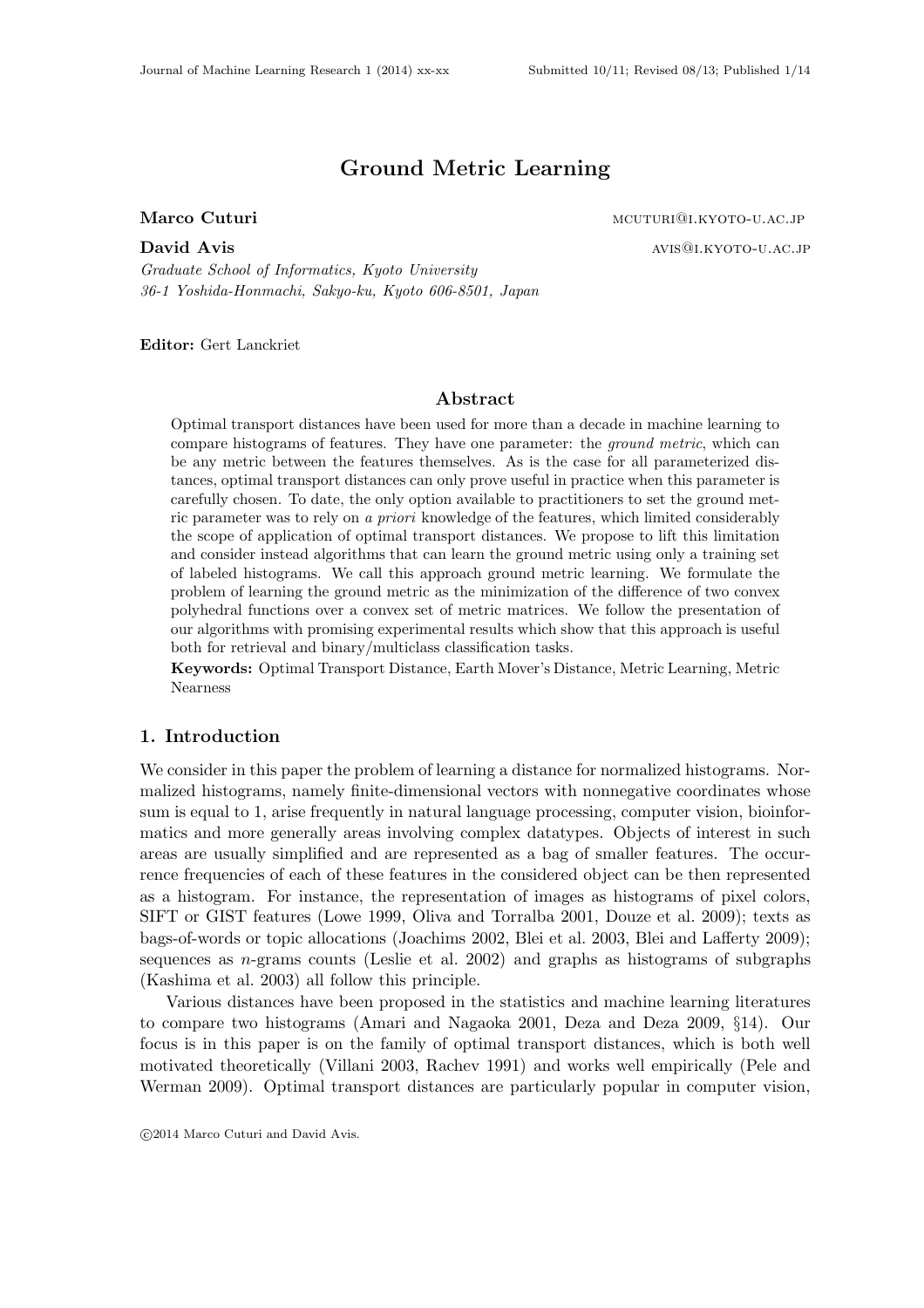where, following the influential work of Rubner et al. (1997), they were called *Earth Mover's Distances* (EMD).

Optimal transport distances can be thought of as meta-distances that build upon a *metric on the features* to form a *distance on histograms of features*. Such a metric between features, which is known in the computer vision literature as the *ground metric*<sup>1</sup> , is the only parameter of optimal transport distances. In their seminal paper, Rubner et al. (2000) argue that, *"in general, the ground distance can be any distance and will be chosen according to the problem at hand"*. As a consequence, the earth mover's distance has only been applied to histograms of features when a good candidate for the ground metric was available beforehand. We argue that this is problematic in two senses: first, this restriction limits the application of optimal transport distances to problems where such a knowledge exists. Second, even when such an *a priori* knowledge is available, we argue that there cannot be a "universal" ground metric that will be suitable for all learning problems involving histograms on such features. As with all parameters in machine learning algorithms, the ground metric should be selected adaptively using data samples. The goal of this paper is to propose *ground metric learning* algorithms to do so.

This paper is organized as follows: after providing background and a few results on optimal transport distances in Section 2, we propose in Section 3 a criterion to select a ground metric given a training set of labeled histograms. We then show how to obtain a local minimum for that criterion using a projected subgradient descent algorithm in Section 4. We provide a review of other relevant distances and metric learning techniques in Section 5, in particular Mahalanobis metric learning techniques (Xing et al. 2003, Weinberger et al. 2006, Weinberger and Saul 2009, Davis et al. 2007) which have inspired much of this work. We provide empirical evidence in Section 6 that the metric learning framework proposed in this paper compares favorably to competing tools in terms of retrieval and classification performance. We conclude this paper in Section 7 by providing a few research avenues that could alleviate the heavy computational price tag of these techniques.

*Notations:* We consider throughout this paper histograms of length  $d \geq 1$ . We use upper case letters  $A, B, \ldots$  for  $d \times d$  matrices. Bold upper case letters  $\mathbf{A}, \mathbf{B}, \ldots$  stand for larger matrices; lower case letters  $r, c, \ldots$  are used for vectors of  $\mathbb{R}^d$  or simply scalars in  $\mathbb{R}$ . An upper case letter M and its bold lower case **m** stand for the same matrix written in  $d \times d$  matrix form or  $d^2$  vector form by stacking successively all its column vectors from the left-most on the top to the right-most at the bottom. The notations  $\overline{m}$  and  $\underline{m}$  stand respectively for the strict upper and lower triangular parts of M expressed as vectors of size  $\binom{d}{2}$  $\binom{d}{2}$ . The order in which these elements are enumerated must be coherent in the sense that the upper triangular part of  $M<sup>T</sup>$  expressed as a vector must be equal to  $\underline{\mathbf{m}}$ . Finally, we use the Frobenius dot-product for both matrix and vector representations, written as  $\langle A, B \rangle \stackrel{\text{def}}{=} \text{tr}(A^T B) = \mathbf{a}^T \mathbf{b}.$ 

<sup>1.</sup> Since the terms metric and distance are interchangeable mathematically speaking, we will always use the term metric for a metric between features and the term *distance* for the resulting transport distance between histograms, or more generally any other distance on histograms.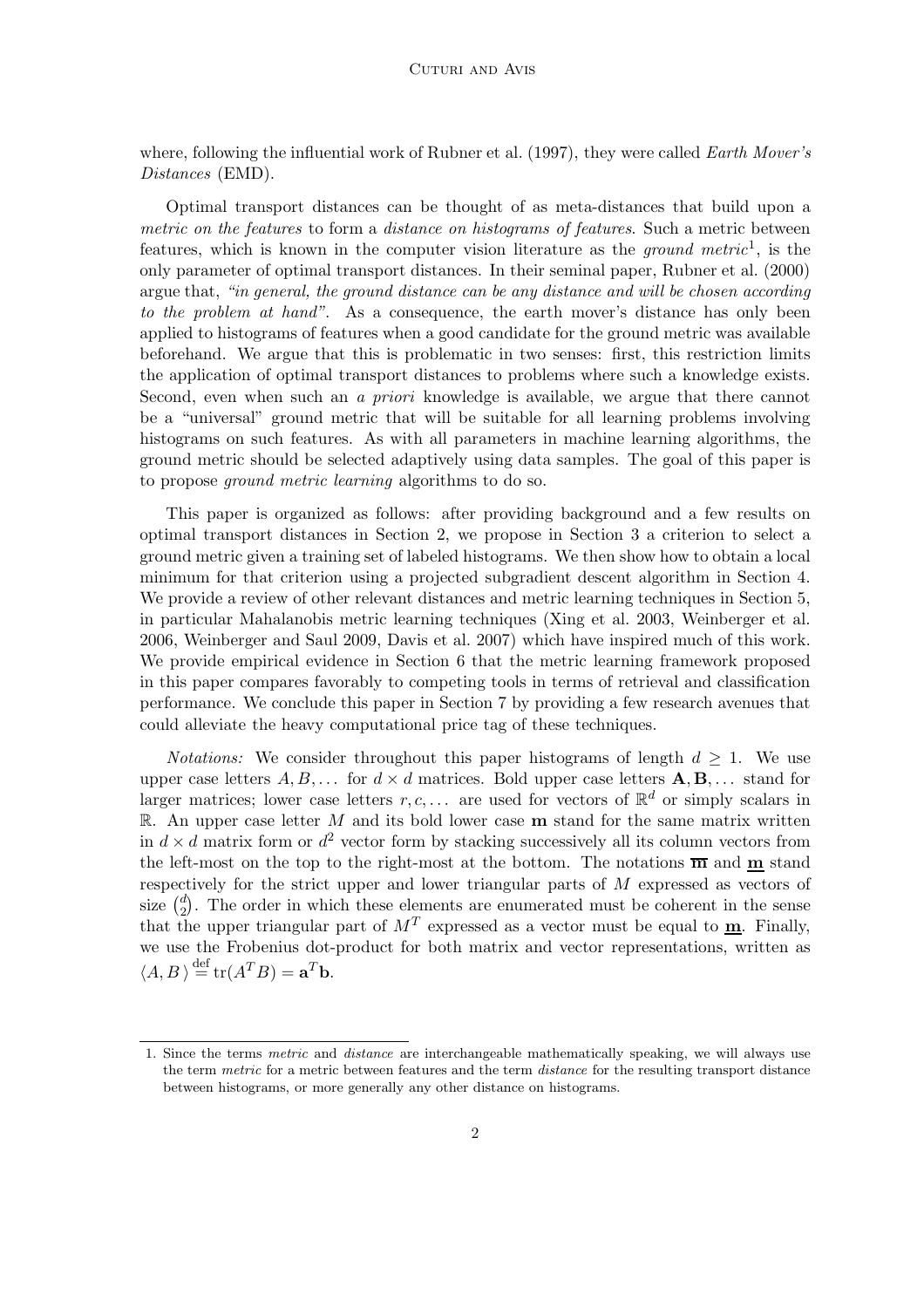## 2. Optimal Transport Between Histograms

We recall in this section a few facts about optimal transport between two histograms. A more general and technical introduction is provided by Villani (2003, Introduction and §7); practical insights and motivation for the application of optimal transport distances in machine learning can be found in Rubner et al. (2000); a recent review of extensions and acceleration techniques to compute the EMD can be found in (Pele and Werman 2009, §2).

Our interest in this paper lies in defining distances for pairs of probability vectors, namely on two nonnegative vectors  $r$  and  $c$  with the same sum. We consider in the following vectors of length d, and define the probability simplex accordingly:

$$
\Sigma_d \stackrel{\text{def}}{=} \{ u \in \mathbb{R}_+^d \mid \sum_{i=1}^d u_i = 1 \}.
$$

Optimal transport distances build upon two ingredients: (1) a  $d \times d$  metric matrix, known as the ground metric parameter of the distance; (2) a feasible set of  $d \times d$  matrices known as the transport polytope. We provide first an intuitive description of optimal transport distances in Section 2.1 (which can be skipped by readers familiar with these concepts) and follow with a more rigorous exposition in Section 2.2.

## 2.1 The Intuition behind Optimal Transport

The fundamental idea behind optimal transport distances is that they can be used to compare histograms of features, when the features lie in a metric space and can therefore be compared one with the other. To illustrate this idea, suppose we wish to compare images of  $10 \times 10 = 100$  pixels. Suppose further, for the sake of simplicity, that these pixels can only take values in a range of 4 possible colors, dark red, light red, dark blue and light blue, and that each image is represented as a histogram of 4 colors as in Figure 1.

So called *bin-to-bin* distances (we provide a formal definition in Section 5.1) would compute the distance between  $a$  and  $b$  by comparing for each given index  $i$  their coordinates  $a_i$  and  $b_i$  one at a time. For instance, computing the Manhattan distances (the  $l_1$  norm of the difference of two vectors) of three histograms  $a, b$  and c in Figure 1, we obtain that a is equidistant to  $b$  and  $c$ . However, upon closer inspection, assuming that dark and light red have more in common than, say, dark red and dark blue, one may have the intuition that c should be closer to a than it is to b. Optimal transport theory implements this intuition by carrying out an optimization procedure to compute a distance between histograms. Such an optimization procedure builds upon a set of feasible solutions (transport mappings) and a cost function (a linear cost), to define an optimal transport.

*Mapping* a *to* b*:* An assignment between a and b assigns to each of the 100 colored pixels of a one of the 100 colored pixels of b. By grouping these assignments according to the  $4 \times 4$  possible color pairs, we obtain a  $4 \times 4$  matrix which details, for each possible

$$
X = \begin{bmatrix} 13 & 7 & 56 & 24 \\ 1 & 4 & 40 & 6 \\ 1 & 1 & 11 & 7 \\ 1 & 2 & 4 & 7 \\ 1 & 0 & 1 & 4 \end{bmatrix} \begin{matrix} 60 \\ 20 \\ 14 \end{matrix} \quad (1)
$$

pair of colors  $(i, j)$ , the overall amount  $x_{ij}$  of pixels of color i in a which have been morphed into pixels of color j in b. Because such a matrix representation only provides *aggregated*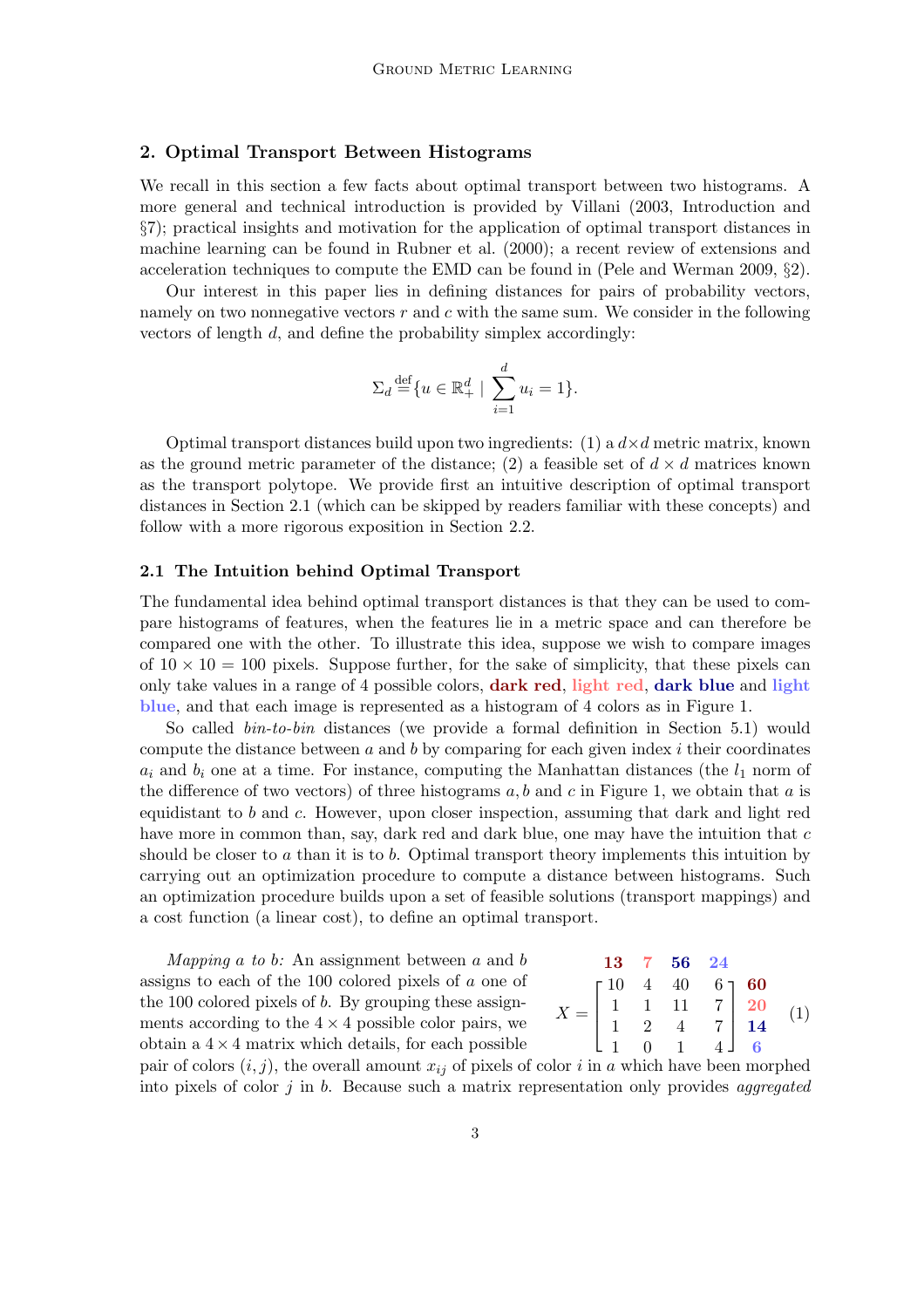

Figure 1: Three color histograms summing to 100. Although a and c are arguably closer to each other because of their overlapping dominance in red colors, the Manhattan distance cannot consider such an overlap and treats all colors separately. As a result, in this example, a is equidistant from b and c,  $||a - b||_1 = ||a - c||_1 = 120$ .

assignments and does not detail the actual individual assignments, such matrices are known as transport plans. A transport plan between  $a$  and  $b$  must be such that its row and column sums match the quantities detailed in  $a$  and  $b$ , as highlighted on the top and right side of an example matrix X in Equation 1.

*A Linear Cost for Transport Plans:* A cost matrix M quantifies all 16 possible costs  $m_{ij}$  of turning a pixel of a given color  $i$  into another color  $j$ . In the example provided in Equation 3, M states for instance that the cost of turning a dark red pixel into a dark blue pixel is twice that of turning it into a

light red pixel; that transferring a colored pixel from a to the *same* color in b has a zero cost for all four colors. The cost of a transport plan  $X$ , given the cost matrix  $M$ , is defined as the Frobenius dot-product of X and M, namely  $\langle X, M \rangle = \sum_{ij} x_{ij} m_{ij} = 169$  in our example.

*Smallest Possible Total Transport Cost:* The transport distance is defined as the lowest cost one could possibly find by considering *all* possible transport plans from a to b. Computing such an optimum involves solving a linear program, as detailed in Section 2.3. For  $a$  and  $b$  and given  $M$  above, solving this program would return an optimal matrix  $X^*$ 

 $X^* =$ 13 7 56 24  $\lceil$  $\overline{\phantom{a}}$  $\frac{5}{13}$  -  $\,$  $\overline{1}$  $\overline{a}$ 13  $42 \t 5 \t 60$  $7 \qquad \qquad 13 \begin{array}{|c|c|} \hline 20 \end{array}$ 14 14 6 6 (3)

provided in Equation (3) with an optimum of  $\langle X^*, M \rangle = 120$ . When comparing a and c, the distance would, on the other hand, be equal to 72. Comparing these two numbers, we can see that the transport distance agrees with our initial intuition that  $a$  is closer to  $c$  than b by taking into account a metric on features. We define rigorously the properties of both the cost matrix M and the set of transport plans in the next section.

$$
M = \begin{bmatrix} 0 & 1 & 2 & 3 \\ 1 & 0 & 3 & 2 \\ 2 & 3 & 0 & 1 \\ 3 & 2 & 1 & 0 \end{bmatrix}
$$
 (2)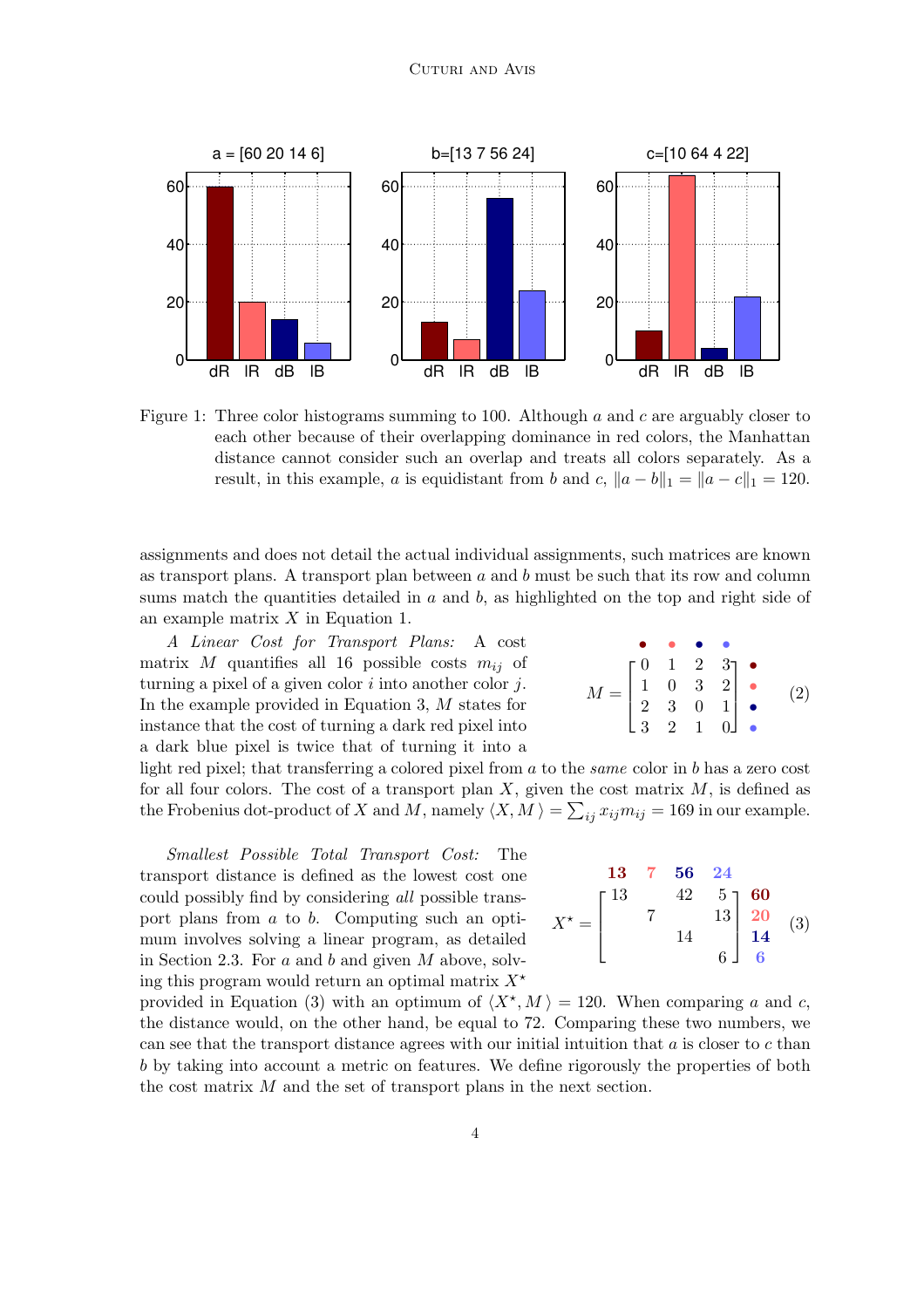

Figure 2: Semimetric cone in 3 dimensions. A  $d \times d$  metric matrix for  $d = 3$  can be described by 3 positive numbers  $m_{12}$ ,  $m_{13}$  and  $m_{23}$  that follow the three triangle inequalities,  $m_{12} \leq m_{13} + m_{23}, m_{13} \leq m_{12} + m_{23}, m_{23} \leq m_{12} + m_{13}$ . The set (neither open nor closed) of *positive* triplets  $(x, y, z)$  forms a set of metric matrices.

## 2.2 The Ingredients of Discrete Optimal Transport

Optimal transport distances between histograms are computed through a mathematical program. The feasible set of that program is a polytope of matrices. Its objective is a linear function parameterized by metric matrices. We define both in the sections below.

### 2.2.1 Objective: Semimetric and Metric Matrices

Consider d points labeled as  $\{1, 2, \ldots, d\}$  in a metric space. Form now the  $d \times d$  matrix M where element  $m_{ij}$  is equal to the distance between points i and j. Because of the metric axioms, the elements of M must obey three rules: (1) symmetry:  $m_{ij} = m_{ji}$  for all pairs of indices i, j; (2)  $m_{ii} = 0$  for all indices i and more generally  $m_{ij} \ge 0$  for any pair  $(i, j)$ ; (3) triangle inequality:  $m_{ij} \leq m_{ik} + m_{kj}$ , for all triplets of indices  $i, j, k$ . The set of all  $d \times d$ matrices that observe such rules, and thus represent hypothetically the pairwise distances between d points taken in any arbitrary metric space, is known as the cone of semimetric matrices,

$$
\mathcal{M} \stackrel{\text{def}}{=} \left\{ M \in \mathbb{R}^{d \times d} : \forall 1 \le i, j, k \le d, m_{ii} = 0, m_{ij} \le m_{ik} + m_{kj} \right\} \subset \mathbb{R}^{d \times d}_{+}.
$$

Note that the  $\binom{d}{2}$ <sup>d</sup>/<sub>2</sub> symmetry conditions  $m_{ij} = m_{ji}$  and non-negativity conditions  $m_{ij} \geq 0$  are contained in the  $d^3$  linear inequalities described in the definition above. M is a polyhedral set, because it is defined by a finite set of linear equalities and inequalities.  $M$  is also a convex pointed cone as can be visualized in Figure 2 for  $d = 3$ . Additionally, if a matrix M satisfies conditions (1) and (3) but also has, in addition to (2), the property that  $m_{ij} > 0$ whenever  $i \neq j$ , then we call M a metric matrix. We write  $\mathcal{M}_+ \subset \mathcal{M}$  for the set of metric matrices, which is neither open nor closed.

### 2.2.2 Feasible Set: Transport Polytopes

Consider two vectors r and c in the simplex  $\Sigma_d$ . Let  $U(r, c)$  be the set of  $d \times d$  nonnegative matrices such that their row and columns sums are equal to  $r$  and  $c$  respectively, that is, writing  $\mathbb{1}_d \in \mathbb{R}^d$  for the column vector of ones,

$$
U(r,c) = \{ X \in \mathbb{R}^{d \times d}_+ \mid X \mathbb{1}_d = r, X^\top \mathbb{1}_d = c \}.
$$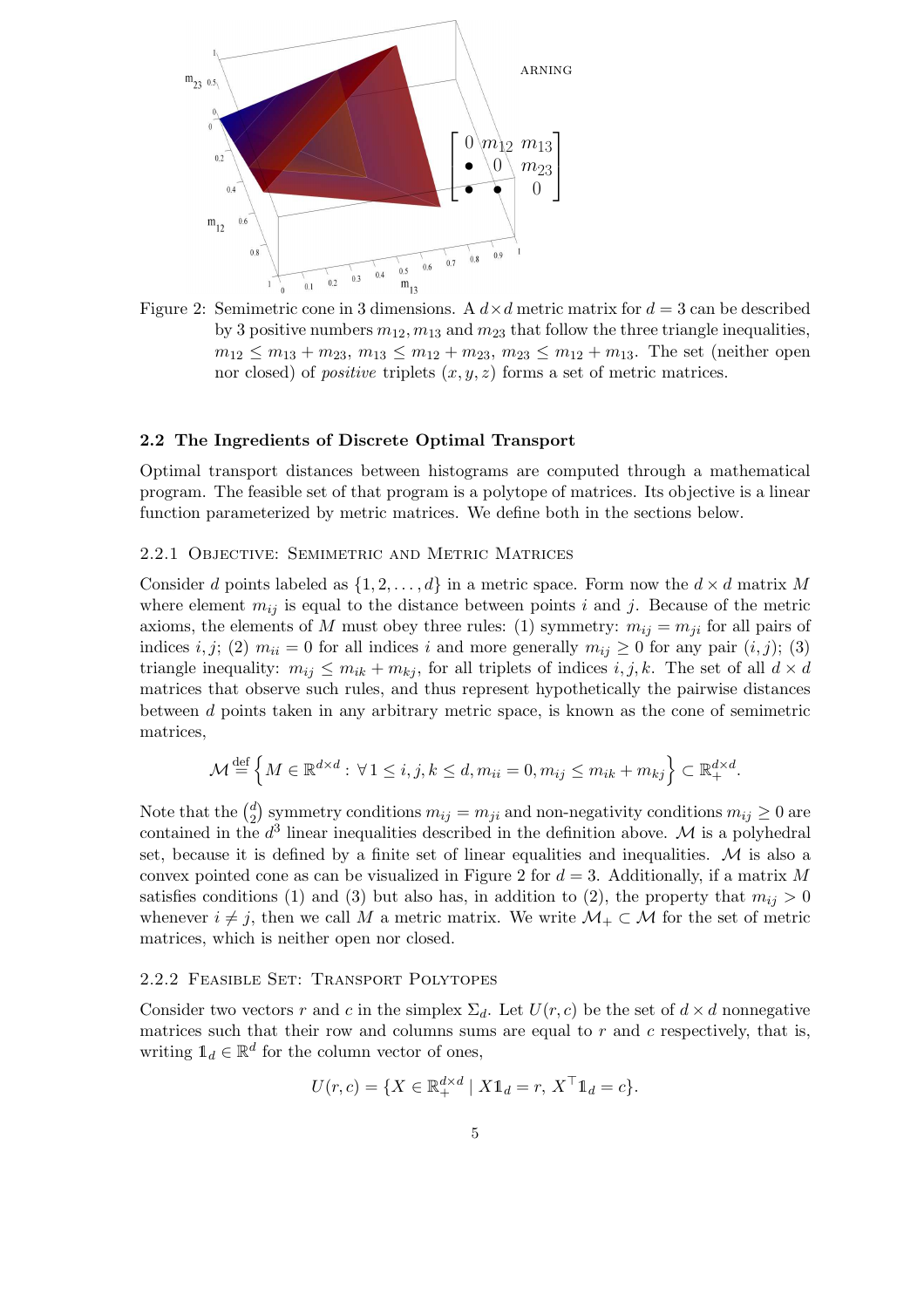$\sum_{ij} x_{ij} = 1$ . While r and c can be interpreted as two probability measures on the discrete set Because of these constraints, it is easy to see that any matrix  $X = [x_{ij}]$  in  $U(r, c)$  is such that  $\{1, \ldots, d\}$ , any matrix X in  $U(r, c)$  is thus a probability measure on  $\{1, \ldots, d\} \times \{1, \ldots, d\}$ , the cartesian product of  $\{1,\ldots,d\}$  with itself.  $U(r, c)$  can be identified with the set of all discrete probabilities on  $\{1, \ldots, d\} \times \{1, \ldots, d\}$  that admit r and c as their first and second marginals respectively.

 $U(r, c)$  is a bounded polyhedron (the entries of any X in  $U(r, c)$ ) are bounded between 0 and 1) and is thus a polytope with a finite set of extreme points. This polytope has an effective dimension of  $d^2 - 2d + 1$  in the general case where r and c have positive coordinates (Brualdi 2006, §8.1).  $U(r, c)$  is known in the operations research literature as the set of transport plans between r and c (Rachev and Rüschendorf 1998). When r and c are integer valued histograms with the same total sum, a transport plan with integral values is also known as a contingency table or a two-way table with fixed margins (Lauritzen 1982, Diaconis and Efron 1985).



Figure 3: Schematic view of the optimal transport distance. Given a feasible set  $U(r, c)$ and a cost parameter  $M \in \mathcal{M}_+$ , the distance between r and c is the minimum of  $\langle X, M \rangle$  when X varies across  $U(r, c)$ . The minimum is reached here at  $X^*$ .

#### 2.3 Optimal Transport Distances

Given two histograms r and c of  $\Sigma_d$  and a matrix M, the quantity

$$
G(r, c; M) \stackrel{\text{def}}{=} \min_{X \in U(r, c)} \langle M, X \rangle.
$$

describes the optimum of a linear program whose feasible set is defined by  $r$  and  $c$  and whose cost is parameterized by  $M$ . G is a positive homogeneous function of  $M$ , that is  $G(r, c; tM) = tG(r, c; M)$  for  $t \geq 0$ .  $G(r, c; M)$  can also be described as minus the support function (Rockafellar 1970, §13) of the polytope  $U(r, c)$  evaluated at  $-M$ . A schematic view of that LP is given in Figure 3.

When M belongs to the cone of metric matrices  $\mathcal{M}$ , the value of  $G(r, c; M)$  is a distance (Villani 2003,  $\S7$ , p.207) between r and c, parameterized by M. In that case, assuming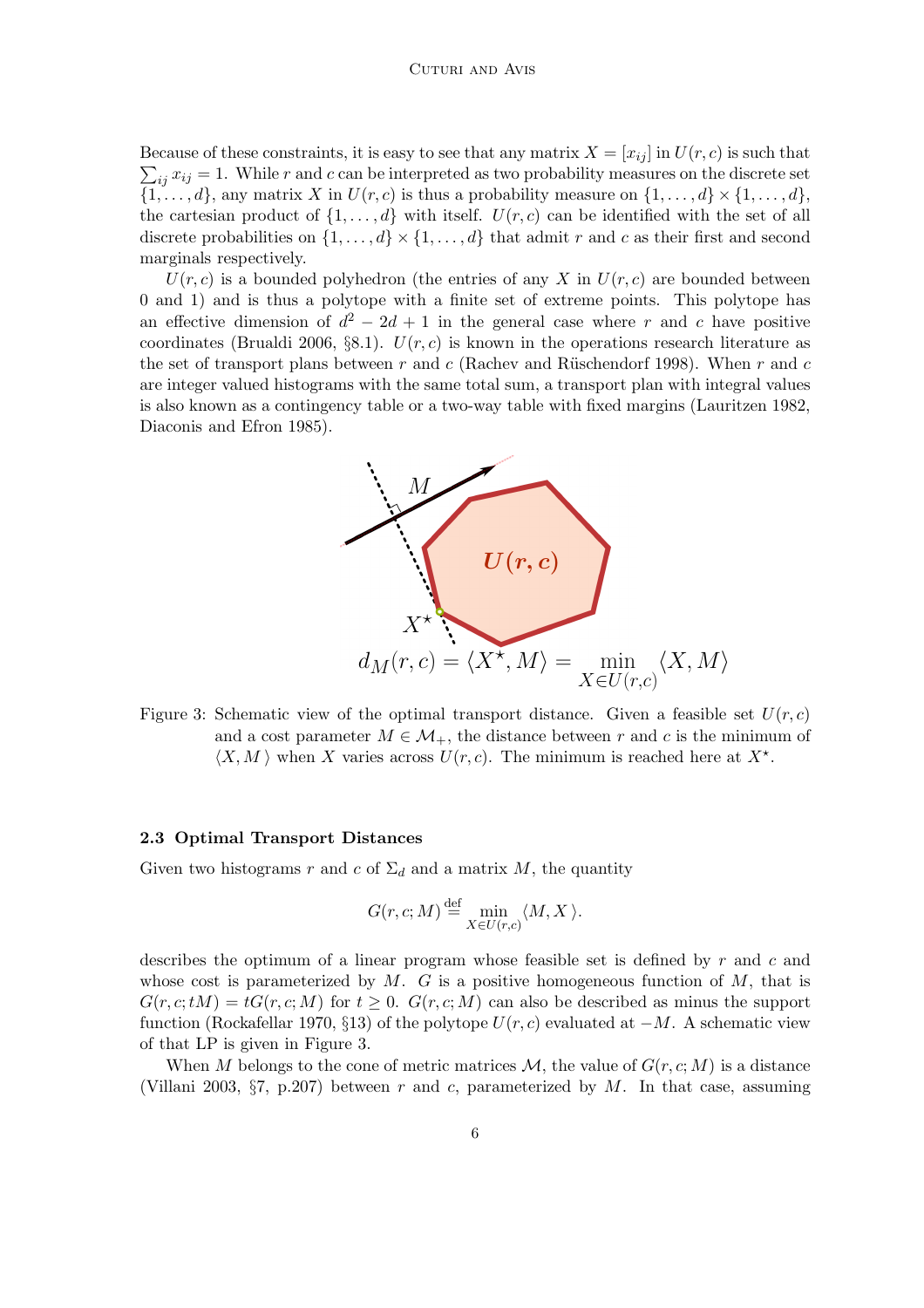implicitly that M is fixed and only r and c vary, we will refer to  $G(r, c; M)$  as  $d_M(r, c)$ , the optimal transport distance between  $r$  and  $c$ .

## **Theorem 1**  $d_M$  *is a distance on*  $\Sigma_d$  *whenever*  $M \in \mathcal{M}_+$ *.*

The fact that  $d_M(r, c)$  is a distance is a well known result; a standard proof for continuous probability densities is provided in (Villani 2003, Theorem 7.3). A proof often reported in the literature for the discrete case can be found in (Rubner et al. 2000). We believe this proof is not very clear, so we provide an alternative proof in the Appendix.

When r and c are, on the contrary, considered fixed, we will use the notation  $G_{rc}(M)$ to stress that  $M$  is the variable argument of  $G$ , as will be mostly the case in this paper. Although using two notations for the same mathematical object may seem cumbersome, these notations will allow us to stress alternatively which of the three variables  $r, c$  and M are considered fixed in our analysis.

#### 2.3.1 Extensions of Optimal Transport Distances

The distance  $d_M$  bears many names: 1-Wasserstein; Monge-Kantorovich; Mallow's (Mallows 1972, Levina and Bickel 2001) and finally Earth Mover's (Rubner et al. 2000) in the computer vision literature. Rubner et al. (2000) and more recently Pele and Werman (2009) have also proposed to extend the optimal transport distance to compare unnormalized histograms, that is vectors with nonnegative coordinates which do not necessarily sum to 1. Simply put, these extensions compute a distance between two unnormalized histograms u and  $v$  by combining any difference in the total mass of  $u$  and  $v$  with the optimal transport plan that can carry the whole mass of u onto v if  $||u||_1 \leq ||u||_1$  or v onto u if  $||v||_1 \leq ||u||_1$ . These extensions can also be traced back to earlier work by Kantorovich and Rubinshtein (1958), see Vershik (2006) for a historical perspective. We will not consider such extensions in this work, and will only consider distances for histograms of equal sum.

#### 2.3.2 Relationship with Other Distances

The optimal transport distance bears an interesting relationship with the total variation distance, which is a popular distance between histograms of features in computer vision following early work by Swain and Ballard (1991). As noted by (Villani 2003, p.7 & Ex.1.17 p.36), the total variation distance, defined as

$$
d_{\mathrm{TV}}(r,c) \stackrel{\mathrm{def}}{=} \frac{1}{2} ||r - c||_1,
$$

can be seen as a trivial instance of optimal transport distances by simply noting that

$$
d_{\mathrm{TV}} = d_{M_1},
$$

where  $M_1$  is the matrix of ones with a zero diagonal, namely  $M_1(i, j)$  is equal to 1 if  $i = j$  and zero otherwise. The metric on features defined by  $M_1$  simply states that all d considered features are equally different, that is their pairwise distances are constant. This relationship between total variation and optimal transport can be compared to the analogous observation that Euclidean distances are a trivial instance of the Mahalanobis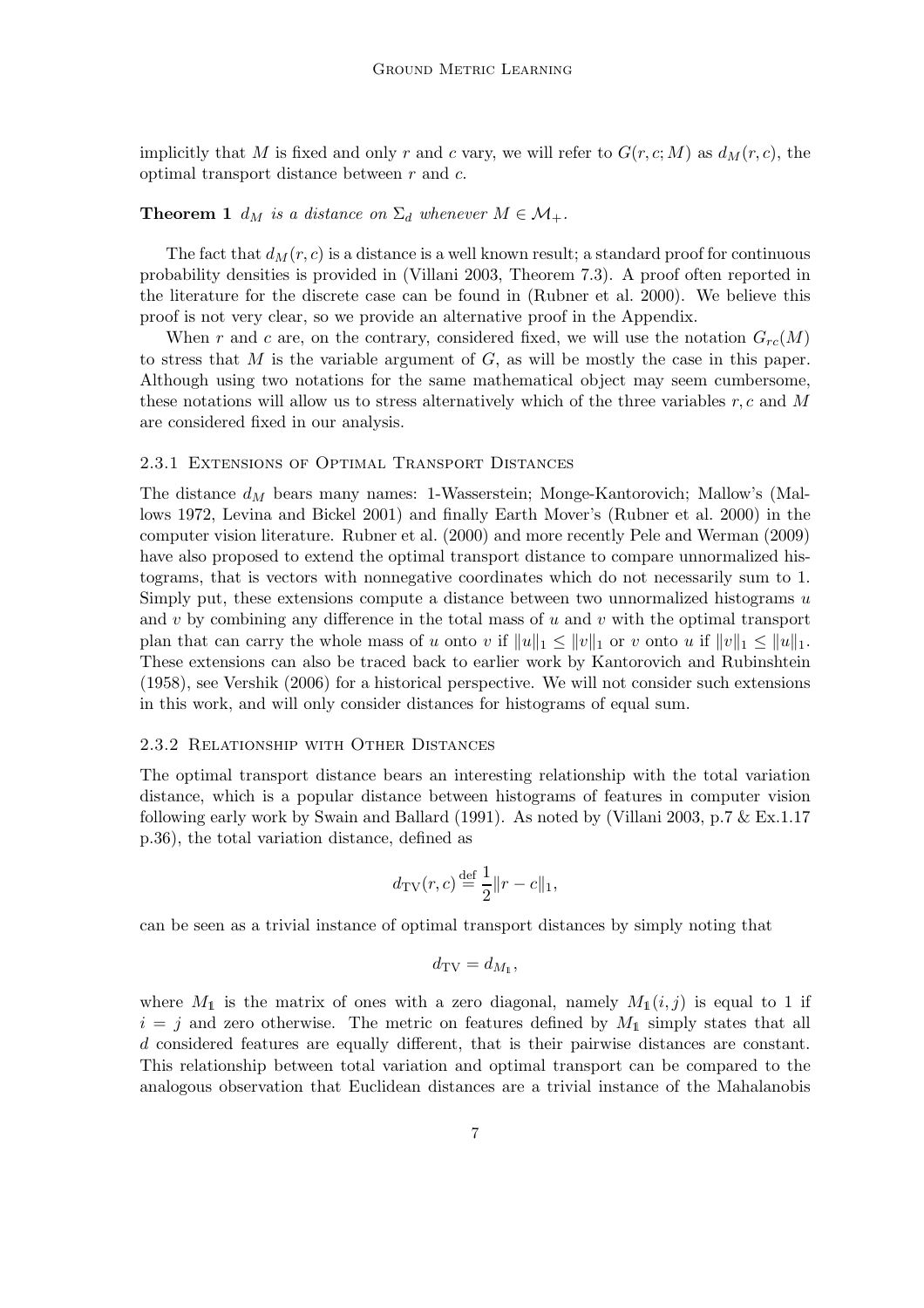#### CUTURI AND AVIS

family of distances, by setting the Mahalanobis parameter to the identity matrix. Tuning the ground metric M to select an optimal transport distance  $d_M$  can thus be compared to the idea of tuning a positive-definite matrix  $\Omega$  to define a suitable Mahalanobis distance for a given problem: Mahalanobis distances are to the Euclidean distance what optimal transport distances are to the total variation distance, as schematized in Figure 4. We discuss this parallel further when reviewing related work in Section 5.2.



Figure 4: Contour plots of the Euclidean (top-left) and Total variation (bottom-left) of all points in the simplex for  $d = 3$  to the point [0.5, 0.3, 0.2], and their respective parameterized equivalents, the Mahalanobis distance (top-right) and the transport distance (bottom-right). The parameter for the Mahalanobis distance has been drawn randomly. The upper right values of the ground metric M are 0.8 and 0.4 on the first row and 0.6 on the second row.

### 2.3.3 Computing Optimal Transport Distances

The distance  $d_M$  between two histograms r and c can be computed as the solution of the following Linear Program (LP),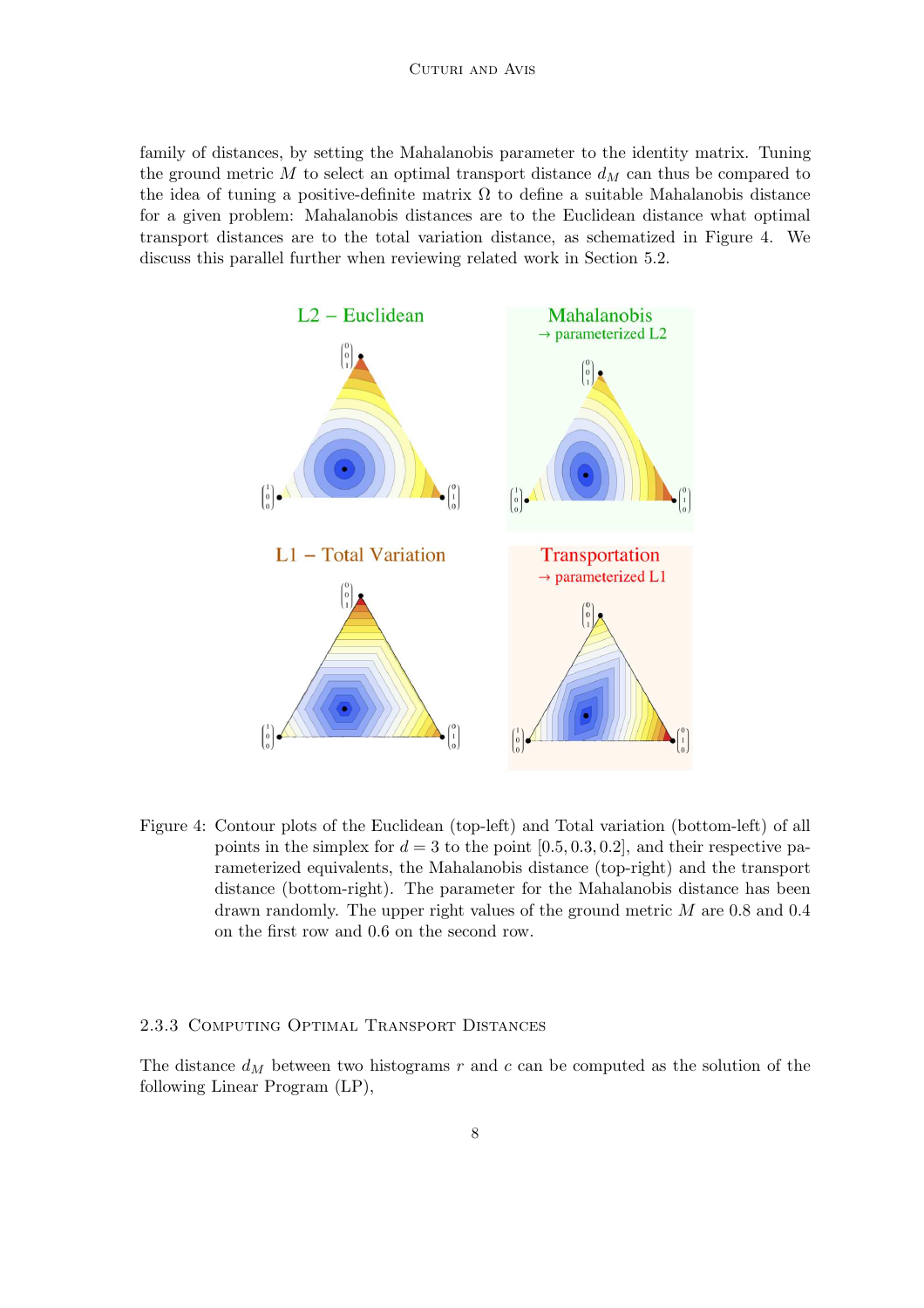$$
d_M(r, c) = \text{minimize} \quad \sum_{i,j=1}^d m_{ij} x_{ij}
$$
  
subject to 
$$
\sum_{j=1}^d x_{ij} = r_i, 1 \le i \le d
$$

$$
\sum_{i=1}^d x_{ij} = c_j, 1 \le j \le d
$$

$$
x_{ij} \ge 0, 1 \le i, j \le d.
$$

This program is equivalent to the following program, provided in a more compact form, as:

$$
d_M(r, c) = \text{minimize } \mathbf{m}^T \mathbf{x} \\ \text{subject to } \mathbf{A} \mathbf{x} = \begin{bmatrix} r \\ c \end{bmatrix}_*
$$
  

$$
\mathbf{x} \ge 0,
$$
 (4)

where **A** is the  $(2d - 1) \times d^2$  matrix that encodes the row-sum and column-sum constraints for X to be in  $U(r, c)$  as

$$
\mathbf{A} = \begin{bmatrix} \mathbb{1}_{1 \times d} \otimes I_d \\ I_d \otimes \mathbb{1}_{1 \times d} \end{bmatrix}_*,
$$

where  $\otimes$  is Kronecker's product and the lower subscript  $[\cdot]_*$  in a matrix (resp. a vector) means that its last line (resp. element) has been removed. This modification is carried out to make sure that all constraints described by **A** are independent, or equivalently that  $A<sup>T</sup>$ is not rank deficient. This LP can be solved using the network simplex (Ford and Fulkerson 1962) or through more specialized minimum-cost network flow algorithms (Ahuja et al. 1993, §9). The computational effort required to compute a single distance between two histograms of dimension d scales typically as  $O(d^3 \log(d))$  (Pele and Werman 2009, §2.3) when M has no particular structure.

#### 2.4 Properties of the Optimal Transport Distance Seen As a Function of M

When both its arguments are fixed, the optimal transport distance  $d_M(r, c)$  seen as a function  $G_{rc}$  of M has three important properties:  $G_{rc}$  is piecewise linear; concave; a subgradient of  $G_{rc}$  can be directly recovered by considering any optimal solution of the linear program considered to compute  $G_{rc}$ . These properties are crucial, because they highlight that for a given pair of histograms  $(r, c)$ , a gradient direction to increase or decrease  $d_M(r, c)$  can be obtained through the optimal transport plan that realizes  $d_M(r, c)$ , and that maximizing this value is a convex problem.

## 2.4.1 Concavity and Piecewise-linearity

Because its feasible set  $U(r, c)$  is a bounded polytope and its objective is linear, Problem (4) has an optimal solution in the finite set  $\text{Ex}(r, c)$  of extreme points of  $U(r, c)$  (Bertsimas and Tsitsiklis 1997, Theorem 2.7, p.65).  $G_{rc}$  is thus the minimum of a finite collection of linear functions, each indexed by an extreme point, and thus

$$
G_{rc}(M) = \min_{X \in U(r,c)} \langle X, M \rangle = \min_{X \in \text{Ex}(r,c)} \langle X, M \rangle,
$$
\n(5)

is piecewise linear.  $G_{rc}$  is also concave by a standard result stating that the point-wise minimum of a family of affine functions is itself concave (Boyd and Vandenberghe 2004, §3.2.3).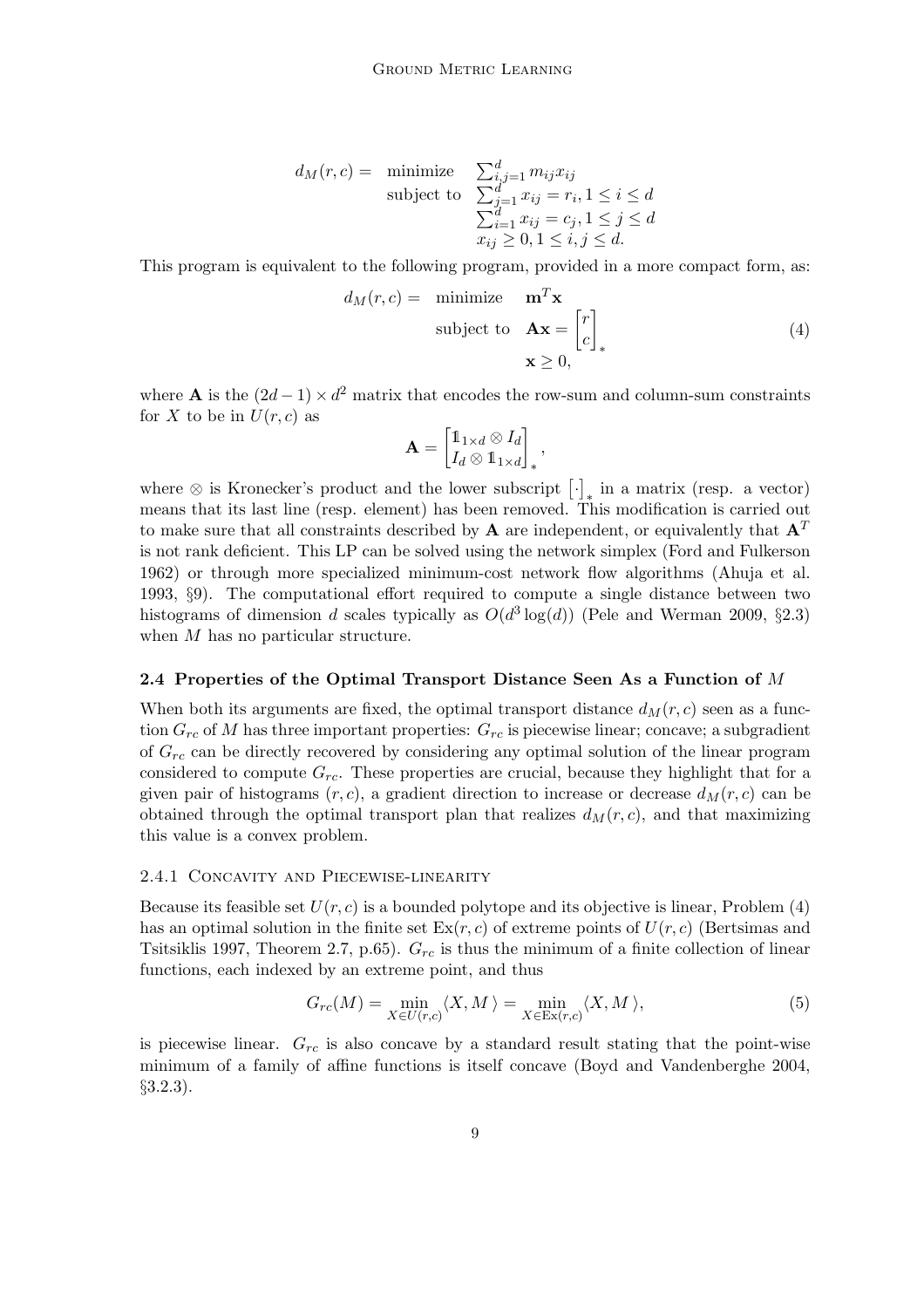#### 2.4.2 Differentiability

Because the computation of  $G_{rc}$  involves a linear program, the gradient  $\nabla G_{rc}$  of  $G_{rc}$  at a given point M is equal to the optimal solution  $X^*$  to Problem (4) whenever this solution is unique,

$$
\nabla G_{rc} = X^*,
$$

as stated by Bertsimas and Tsitsiklis (1997, Theorem 5.3). Intuitively, by continuity of all functions involved in Problem  $(4)$  and the uniqueness of the optimal solution  $X^*$ , one can show that there exists a ball with a positive radius around M for which  $G_{rc}(M)$  is locally linear, equal to  $\langle X^*, M \rangle$  on that ball, resulting in the fact that the gradient of  $\langle X^*, M \rangle$  is simply  $X^*$ . More generally and regardless of the uniqueness of  $X^*$ , *any* optimal solution  $X^*$  of Problem (4) is in the sub-differential  $\partial G_{rc}(M)$  of  $G_{rc}$  at M (Bertsimas and Tsitsiklis 1997, Lemma 11.4). Indeed, suppose that  $Z(p)$  is the minimum of a linear program Z parameterized by a cost vector  $x$ , over a bounded feasible polytope with extreme points  ${c_1, \ldots, c_m}$ .  $Z(x)$  can in that case be written as

$$
Z(x) = \min_{i=1,...,m} u_i + c_i^T x.
$$

Then, defining  $E(x) = \{i | Z(x) = u_i + c_i^T x\}$ , namely the set of indices of extreme points which are optimal for  $x$ , Bertsimas and Tsitsiklis (1997, Lemma 11.4) show that for any fixed x and any index i in  $E(x)$ ,  $c_i$  is a subgradient of Z at x. More generally, this lemma also shows that the differential of  $Z$  at  $x$  is exactly the convex hull of those optimal solutions  ${c_i}_{i \in E(x)}$ . If, as in Equation (5), these  $c_i$ 's describe the set of extreme points of  $U(r, c)$ , the variable x is the ground metric M, and Z is  $G_{rc}$ , this lemma implies that any optimal transport is necessarily in the subdifferential of  $G_{rc}(M)$ , and that this subdifferential is exactly the convex hull of all the optimal transports between  $r$  and  $c$  using cost  $M$ .

In summary, the distance  $d_M(r, c)$  seen as a function of M  $(G_{rc}(M)$  using our notations) can be computed by solving a network flow problem, and any optimal solution of that network flow is a subgradient of the distance with respect to M. This function itself is concave in M. We use extensively these properties in Section 4 when we optimize the criteria considered in the next section.

### 3. Learning Ground Metrics as an Optimization Problem

We define in this section a family of criteria to quantify the relevance of a ground metric to compare histograms in a given learning task. We use to that effect a training sample of histograms with additional information.

## 3.1 Training Set: Histograms and Side Information

Suppose that we are given a sample  $\{r_1, \ldots, r_n\} \subset \Sigma_d$  of histograms in the canonical simplex along with a family of coefficients  $\{\omega_{ij}\}_{1\leq i,j\leq n}$ , which quantify how similar  $r_i$  and  $r_j$  are. We assume that these coefficients are such that  $\omega_{ij}$  is positive whenever  $r_i$  and  $r_j$  describe similar objects and negative for dissimilar objects. We further assume that this similarity is symmetric,  $\omega_{ij} = \omega_{ji}$ . The similarity of an object with itself will not be considered in the following, so we simply assume that  $\omega_{ii} = 0$  for  $1 \leq i \leq n$ .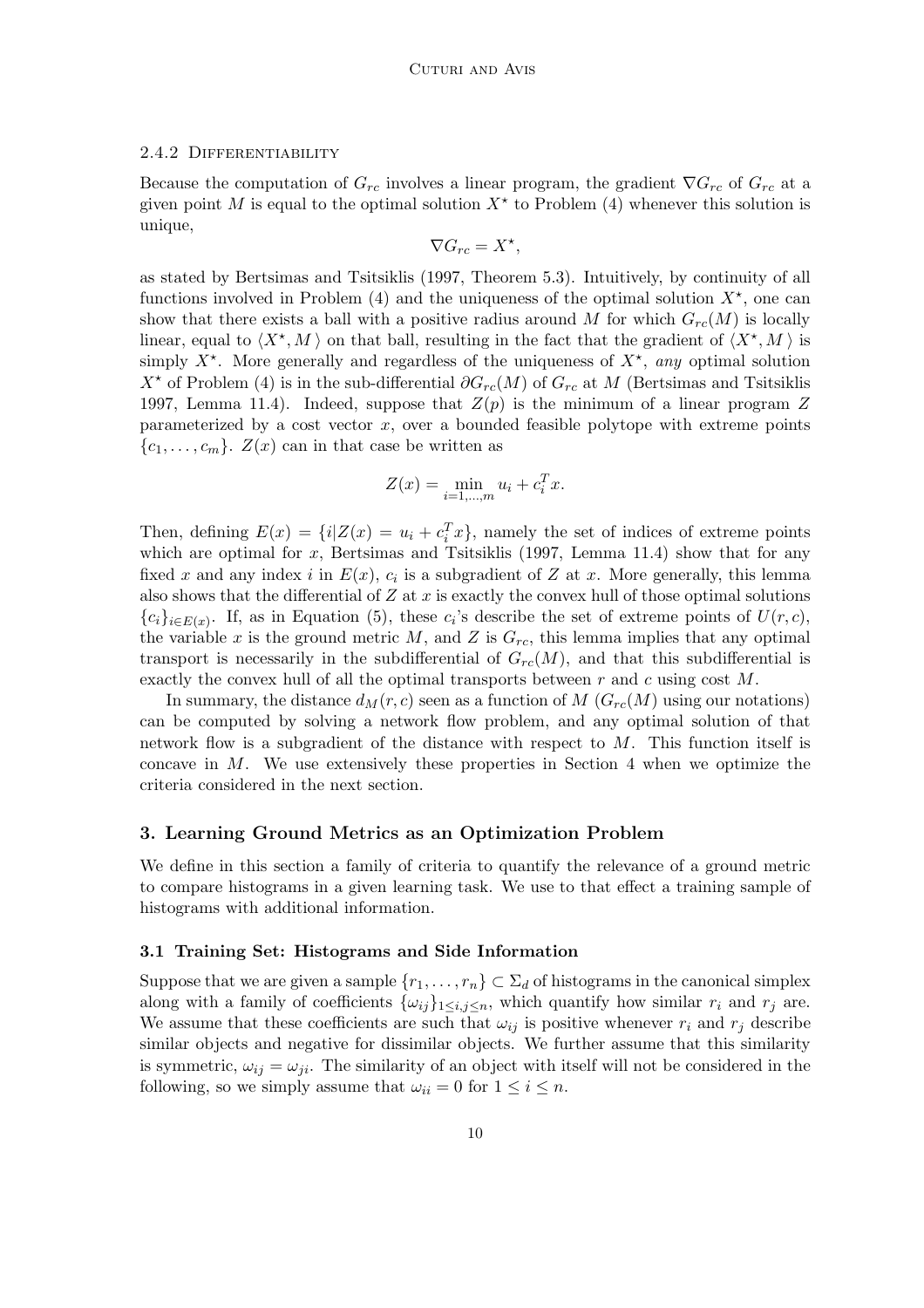In the most simple case, these weights may reflect a labeling of all histograms into multiple classes and be set to  $\omega_{ij} > 0$  whenever  $r_i$  and  $r_j$  come from the same class and  $\omega_{ij} <$ 0 for two different classes. An ever simpler setting which we consider in our experiments is that of setting  $\omega_{ij} = \mathbb{1}_{y_i = y_j}$ , where the label  $y_i$  of histogram  $r_i$  for  $1 \leq i \leq n$  is taken in a finite set of labels  $\mathcal{L} = \{1, 2, \ldots, L\}$ . Let us introduce more notations before moving on to the next section. Since by symmetry  $\omega_{ij} = \omega_{ji}$  and  $G_{r_i r_j} = G_{r_j r_i}$ , we restrict the set of pairs of indices  $(i, j)$  we will study to

$$
\mathcal{I} \stackrel{\text{def}}{=} \{ (i,j) \mid i,j \in \{1,\ldots,n\}, i < j \},
$$

and introduce two subsets of  $I$ , the subsets of similar and dissimilar histograms:

$$
\mathcal{E}_+ \stackrel{\text{def}}{=} \{ (i,j) \in \mathcal{I} \mid \omega_{ij} > 0 \}; \quad \mathcal{E}_- \stackrel{\text{def}}{=} \{ (i,j) \in \mathcal{I} \mid \omega_{ij} < 0 \}.
$$

Finally, we define the shorthand  $G_{ij} \stackrel{\text{def}}{=} G_{r_i r_j}$ .

#### 3.2 Feasible Set of Metrics

We propose to formulate the ground metric learning problem as that of finding a metric matrix  $M \in \mathcal{M}_+$  such that the corresponding optimal transport distance  $d_M$  computed between pairs of points in  $(r_1, \ldots, r_n)$  agrees with the weights  $\omega$ . However, because projectors are not well defined on feasible sets that are not closed, we will consider the whole of the semimetric cone  $\mathcal M$  as a feasible set instead of considering  $\mathcal M_+$  directly. We implicitly assume in this paper that, if our algorithms output a matrix that has null off-diagonal elements, such a matrix will be regularized by adding the same arbitrarily small positive constant to all its off-diagonal elements. Moreover, and as remarked earlier, two histograms r and c define a homogeneous function  $G_{rc}$  of M, that is  $G_{rc}(tM) = t G_{rc}(M)$ . To remove this ambiguity on the scale of  $M$ , we only consider in the following matrices that lie in the intersection of  $\mathcal M$  and the unit sphere in  $\mathbb R^{d \times d}$  of the 1-norm,

$$
\mathcal{M}_1=\mathcal{M}\cap B_1,
$$

where  $B_1 = \{A \in \mathbb{R}^{d \times d} \mid ||A||_1 \stackrel{\text{def}}{=} ||\mathbf{a}||_1 = 1\}$ .  $\mathcal{M}_1$  is convex as the intersection of two convex sets. In what follows we call matrices in  $\mathcal{M}_1$  metric matrices (this is a slight abuse of language since some of these matrices are in fact semimetrics).

#### 3.3 A Local Criterion to Select the Ground Metric

More precisely, this criterion will favor metrics  $M$  for which the distance  $d_M(r_i, r_j)$  is *small* for pairs of *similar* histograms  $r_i$  and  $r_j$  ( $\omega_{ij} > 0$ ) and *large* for pairs of *dissimilar* histograms  $(\omega_{ij} < 0)$ . We build such a criterion by considering the family of all  $\binom{n}{2}$  $\binom{n}{2}$  pairs

$$
\{(\omega_{ij}, G_{ij}(M)), (i,j) \in \mathcal{I}\}.
$$

Given the i<sup>th</sup> datum of the training set, we consider the subsets  $\mathcal{E}_{i+}$  and  $\mathcal{E}_{i-}$  of points that share their label with  $r_i$  and those that do not respectively:

$$
\mathcal{E}_{i+} \stackrel{\text{def}}{=} \{j|(i,j) \text{ or } (j,i) \in \mathcal{E}_+\}, \quad \mathcal{E}_{i-} \stackrel{\text{def}}{=} \{j|(i,j) \text{ or } (j,i) \in \mathcal{E}_-\}.
$$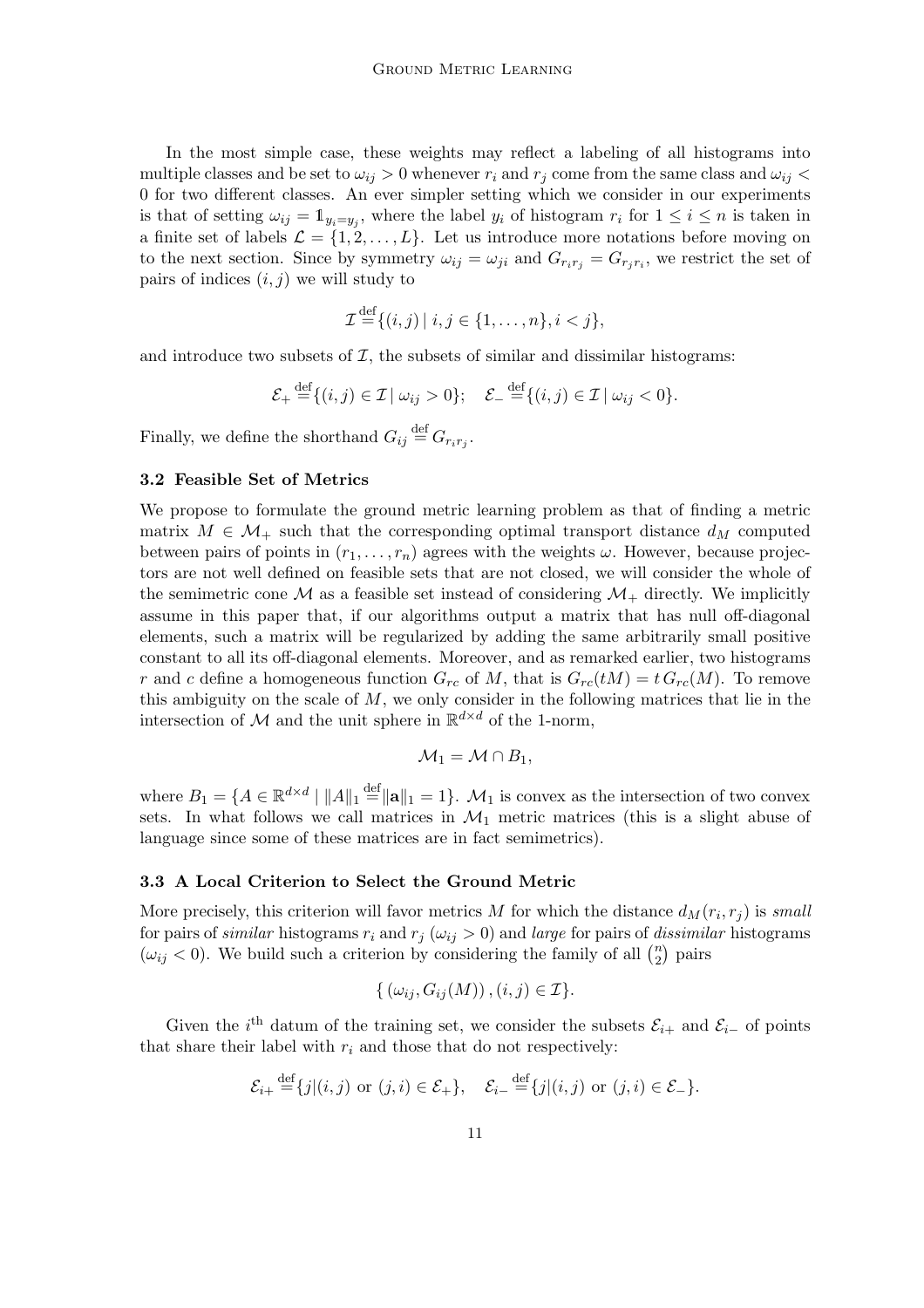Within these subsets, we consider the sets  $N_{ik}^+$  and  $N_{ik}^-$ , which stand for the indices of any k nearest neighbours of  $r_i$  using distance  $d_M$  and whose indices are taken respectively in the subsets  $\mathcal{E}_{i+}$  and  $\mathcal{E}_{i-}$ . For each index i and corresponding histogram  $r_i$ , we can now form the weighted sum of distances to its *similar* and *dissimilar* neighbors

$$
S_{ik}^{+}(M) \stackrel{\text{def}}{=} \sum_{j \in N_{ik}^{+}} \omega_{ij} \, G_{ij}(M), \text{ and } S_{ik}^{-}(M) \stackrel{\text{def}}{=} \sum_{j \in N_{ik}^{-}} \omega_{ij} \, G_{ij}(M). \tag{6}
$$

Note that  $N_{ik}^+$  and  $N_{ik}^-$  are not necessarily uniquely defined. Whenever more than one list of indices can qualify as the  $k$  closest neighbors of  $r_i$ , we select such a list randomly among all possible choices. We adopt the convention that  $N_{ik}^+ = \mathcal{E}_{i+}$  whenever k is larger than the cardinality of  $\mathcal{E}_{i+}$ , and follow the same convention for  $N_{ik}^-$ . We use these two terms to form our final criterion:

$$
C_k(M) \stackrel{\text{def}}{=} \sum_{i=1}^n S_{ik}^+(M) + S_{ik}^-(M). \tag{7}
$$

### 4. Approximate Minimization of  $C_k$

Since all functions  $G_{ij}$  are concave,  $C_k$  can be cast as a difference of convex functions

$$
C_k(M) = S_k^-(M) - S_k^+(M),
$$

where both

$$
S_k^-(M) \stackrel{\text{def}}{=} \sum_{i=1}^n S_{ik}^-(M) \text{ and } -S_k^+(M) \stackrel{\text{def}}{=} \sum_{i=1}^n S_{ik}^+(M)
$$

are convex, by virtue of the convexity of each of the terms  $S_{ik}^-$  and  $-S_{ik}^+$  defined in Equation (6). This follows in turn from the concavity of each of the distances  $G_{ij}$  as discussed in Sections 2.4 and 3.3, and the fact that such functions are weighted by negative factors,  $\omega_{ij}$  for  $(i, j) \in \mathcal{E}_-$  and  $\nu_{ij}$  for  $(i, j) \in \mathcal{E}_+$ . We propose an algorithm to approximate the minimization of  $C_k$  defined in Equation (7) that takes advantage of this decomposition.

## 4.1 Subdifferentiability of  $C_k$

It is easy to see that, using the results on  $G_{rc}$  we have recalled in Section 2.4.1, the gradient of  $C_k$  computed at a given metric matrix M is

$$
\nabla C_k(M) = \nabla S_k^-(M) + \nabla S_k^+(M),
$$

where,

$$
\nabla S_k^+(M) = \sum_{i=1}^n \sum_{j \in N_{ik}^+} \omega_{ij} X_{ij}^*, \quad \nabla S_k^-(M) = \sum_{i=1}^n \sum_{j \in N_{ik}^-} \omega_{ij} X_{ij}^*,
$$

whenever all solutions  $X_{ij}^{\star}$  to the linear programs  $G_{ij}$  considered in  $C_k$  are unique and whenever each of the two sets of k nearest neighbors of each histogram  $r_i$  is unique. Also as recalled in Section 2.4.1, any optimal solution  $X_{ij}^{\star}$  is in the sub-differential  $\partial G_{ij}(M)$  of  $G_{ij}$  at M and we thus have that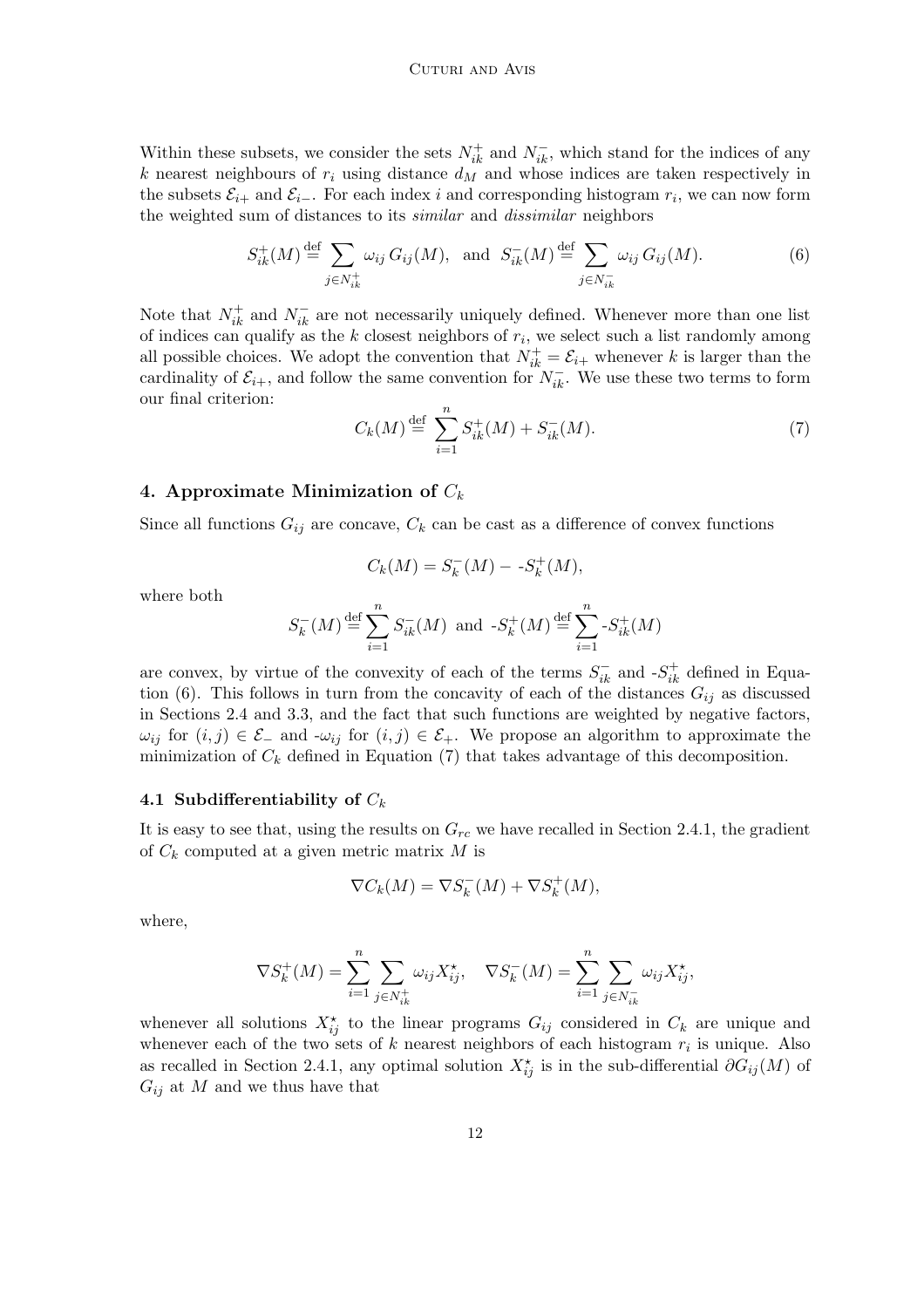$$
\sum_{i=1}^{n} \sum_{j \in N_{ik}^{+}} \omega_{ij} X_{ij}^{\star} \in \partial S_k^{+}(M), \quad \sum_{i=1}^{n} \sum_{j \in N_{ik}^{-}} \omega_{ij} X_{ij}^{\star} \in \partial S_k^{-}(M),
$$

regardless of the unicity of the nearest-neighbors sets of each histogram  $r_i$ . The details of the computation of  $S_k^-(M)$  and of the subgradient described above are given in Algorithm 1. The computations for  $S_k^+(M)$  are analogous to those of  $S_k^-(M)$  and we use the abbreviation  $S_k^{\pm}(M)$  to consider either of these two cases in our algorithm outline.

| <b>Algorithm 1</b> Computation of $z = S_k^{\pm}(M)$ and a subgradient $\gamma$ , where $\pm$ is either $+$ or $-$ . |  |  |
|----------------------------------------------------------------------------------------------------------------------|--|--|
|----------------------------------------------------------------------------------------------------------------------|--|--|

**Input:**  $M \in \mathcal{M}_1$ . for  $(i, j) \in \mathcal{E}_{\pm}$  do Compute the optimum  $z_{ij}^{\star}$  and an optimal solution  $X_{ij}^{\star}$  for Problem (4) with cost vector **m** and constraint vector  $[r_i; r_j]_*$ . end for Set  $G = 0, z = 0$ . for  $i \in \{1, \cdots, n\}$  do Select the smallest k elements of  $z_{ij}^*, j \in \mathcal{E}_{i\pm}$  to define the set of neighbors  $N_{ik}^{\pm}$ . for  $j\in N_{ik}^{\pm}$  do  $G \leftarrow \widetilde{G} + \omega_{ij} X_{ij}^{\star}.$  $z \leftarrow z + \omega_{ij} z^{\star}.$ end for end for Output z and  $\gamma = \overline{g} + \underline{g}$ .

## 4.2 Local Linearization of the Concave Part of  $C_k$

We describe in Algorithm 2 a simple approach to obtain an approximate solution to the problem of minimizing  $C_k$  with a projected subgradient descent and a local linearization of the concave part of  $C_k$ . Algorithm 2 runs a subgradient descent on  $C_k$  using two nested loops: we linearize the concave part of  $C_k$  in an outer loop and minimize the resulting convex approximation in the inner loop.

More precisely, the first loop is parameterized with an iteration counter  $p$  and starts by computing both  $S_k^+$  (the concave part of  $C_k$ ) and a vector  $\gamma_+$  in its subdifferential using the current candidate metric  $M_p$ . Using this value and the subgradient  $\gamma_+$ , the concave part  $S_k^+$  of  $C_k$  can be locally approximated by its first order Taylor expansion,

$$
C_k(M) \approx S_k^-(M) + S_k^+(M_p) + \gamma_+^T (M - M_p).
$$

This approximation is convex, larger than  $C_k$  and can be minimized in an inner loop using a projected subgradient descent. When this convex function has been minimized up to sufficient precision, we obtain a point

$$
M_{p+1} \in \operatorname*{argmin}_{M \in \mathcal{M}_1} S_k^-(M) + S_k^+(M_p) + \gamma_+^T (M - M_p).
$$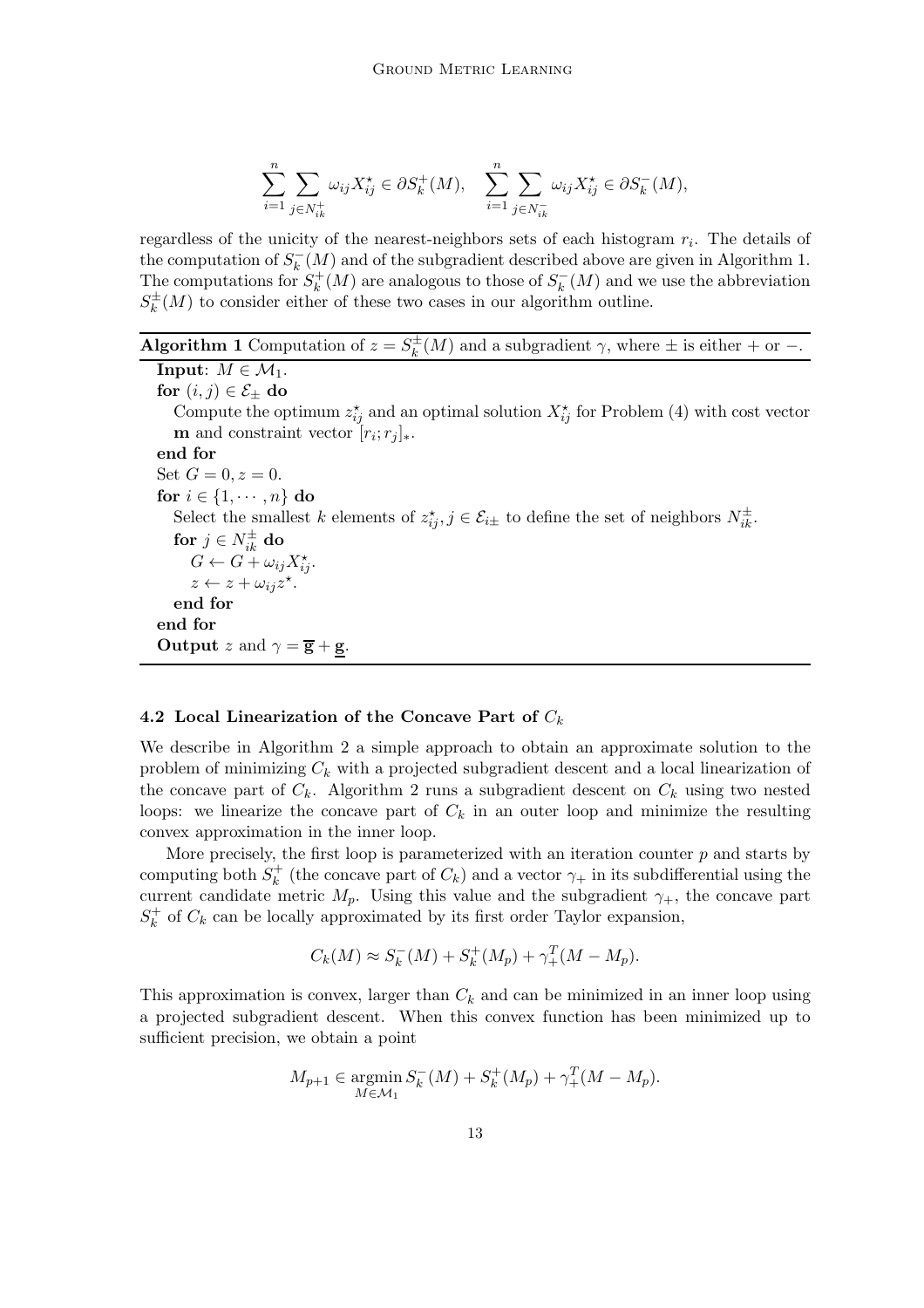We increment  $p$  and repeat the linearization step described above. The algorithm terminates when sufficient progress in the outer loop has been realized, at which point the matrix computed in the last iteration is returned as the output of the algorithm.

The overall quality of the solution obtained through this procedure is directly linked to the quality of the initial point  $M_0$ . The selection of  $M_0$  requires thus some attention. We provide a few options to select  $M_0$  in the next section.

## **Algorithm 2** Projected Subgradient Descent to minimize  $C_k$

**Input**  $M_0 \in \mathcal{M}_1$  (see Section 4.3), gradient step  $t_0$ .  $t \leftarrow 1$ .  $p \leftarrow 0, \quad M_0^{\text{out}} \leftarrow M_0.$ while  $p < p_{\text{max}}$  or insufficient progress for  $z_p^{\text{out}}$  do Use Algorithm 1 to compute  $z_+ \stackrel{\text{def}}{=} S_k^+(M_p^{\text{out}})$  and  $\gamma_+$ .  $q \leftarrow 0, \quad M_0^{\text{in}} \leftarrow M_p^{\text{out}}.$ while  $q < q_{\text{max}}$  or insufficient progress for  $z_{q}^{\text{in}}$  do Compute  $\gamma_-$  and  $z_-$  of  $S_k^-$  using Algorithm 1 with  $M_q^{\text{in}}$ ,  $(i, j) \in \mathcal{E}^-$ . Set  $z_q^{\text{in}} \leftarrow z_- + z_+ + \gamma_+^T (\underline{\mathbf{m}}_q^{\text{in}} - \underline{\mathbf{m}}_p^{\text{out}})$ . Set  $M_{q+1}^{\text{in}} \leftarrow P_{\mathcal{M}_1} \left( \underline{\mathbf{m}}_q^{\text{in}} - \frac{t_0}{\sqrt{q}} (\gamma_+ + \gamma_-) \right)$ .  $q \leftarrow q + 1.$  $t \leftarrow t + 1.$ end while  $M_{p+1}^{\text{out}} \leftarrow M_q^{\text{in}}.$  $p \leftarrow p + 1.$ end while Output  $M_p^{\text{out}}$ .

### 4.3 Initial Points

Since  $C_k$  is not a convex criterion, particular care needs to be taken to initialize our descent algorithm. We propose in this section two approaches to choose the initial point  $M_0$ .

#### 4.3.1 The Total Variation Distance as an Optimal Transport Distance

The total variation distance between two histograms, defined as half the  $l_1$  norm of their difference, can provide an educated guess to define an initial point  $M_0$  to optimize  $C_k$ . Indeed, as explained in Section 2.3, the total variation distance can be interpreted as the optimal transport distance parameterized with the uniform ground metric  $M_1$  which is a matrix equal to 1 on all its off-diagonal terms and 0 on the diagonal. Therefore, we consider  $M_1$  (divided by  $d(d-1)$  to normalize it) in our experiments to initialize Algorithm 2. Since  $C_k$  is not convex, using  $M_1$  is attractive from a numerical point of view because  $M_1$  exhibits the highest entropy among all matrices in  $\mathcal{M}_1$ . This choice has, however, two drawbacks:

• Because all the costs enumerated in  $M_1$  are equal, one can show that for a pair of histograms  $(r, c)$  *any* transport matrix that assigns the maximum weight to its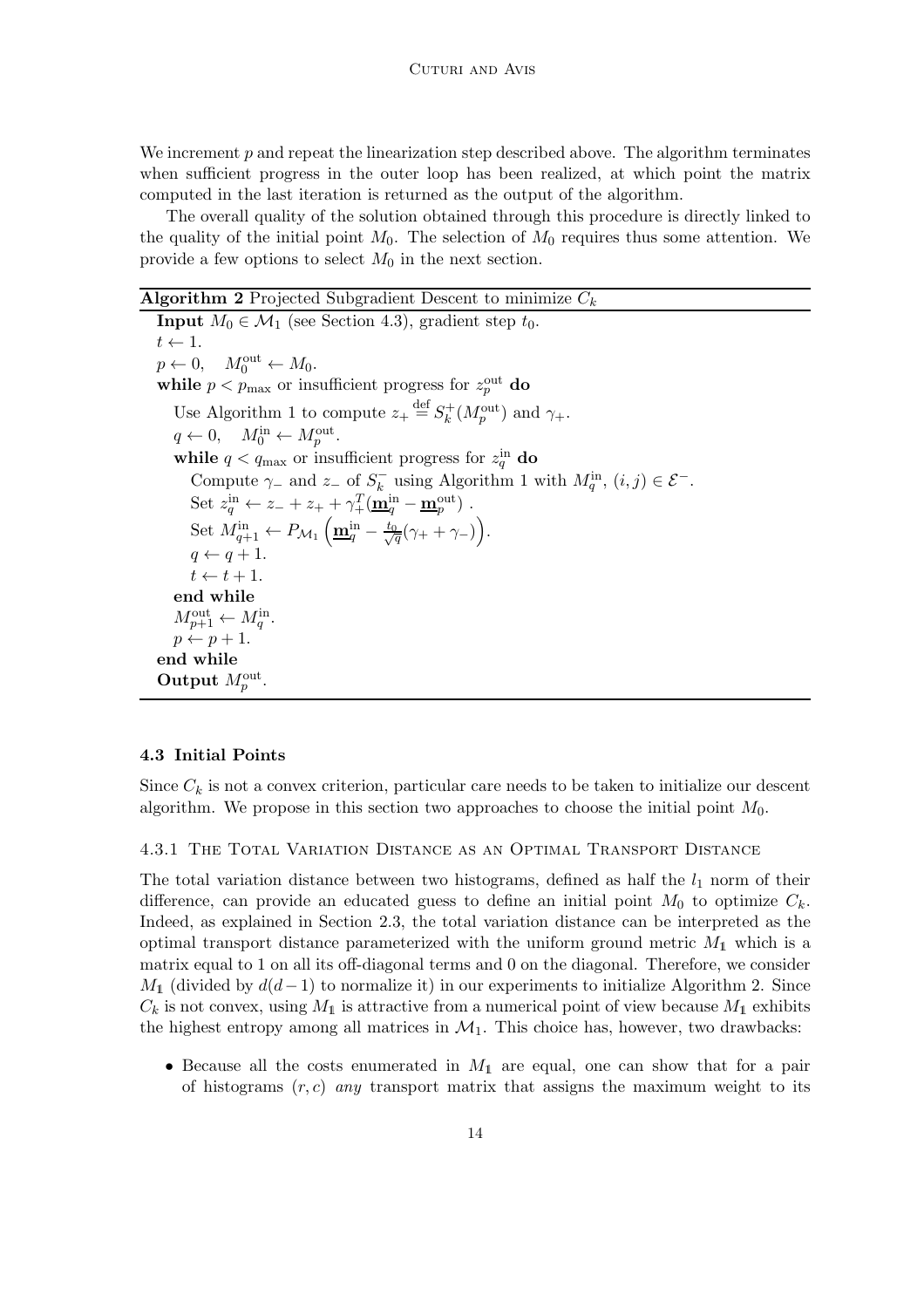diagonal elements, namely any matrix  $X$  in the convex set

$$
\{X \in U(r, c) | x_{ii} = \min(r_i, c_i)\}\
$$

is optimal. As a result, any matrix in that set is in the subdifferential of  $G_{rc}$  at  $M_1$ . Solvers that build upon the network simplex will return an arbitrary vertex within that set, mostly depending on the pivot rule they use. The very first subgradient descent iteration is thus likely to be extremely uninformative, and this should be reflected by a poor initial behaviour which we do indeed observe in practice.

• Because such a starting point ignores the information provided by all histograms  $\{r_i, 1 \leq i \leq n\}$  and weights  $\{\omega_{ij}, (i,j) \in \mathcal{I}\}\$ , we expect it to be far from the actual optimum.

We propose an alternative approach in the next section: we approximate  $C_k$  by a linear function of  $M$  and set  $M_0$  to be the minimizer of that approximation.

## 4.3.2 LINEAR APPROXIMATIONS TO  $C_k$  and Independence Tables

We propose to form an initial point  $M_0$  by replacing the optimization underlying the computation of each distance  $G_{ii}(M)$  by a dot product,

$$
G_{ij}(M) = \min_{X \in U(r_i, r_j)} \langle M, X \rangle \approx \langle M, \Xi_{ij} \rangle,
$$

where  $\Xi_{ij}$  is a representative matrix of the polytope  $U(r_i, r_j)$ . This idea is illustrated in Figure 5. We discuss a natural choice to define  $\Xi_{ij}$  later in this section. Assuming we have chosen such matrices, we replace now each term  $G_{ij}$  in the criterion presented in Equation (7) by the corresponding quantity  $\langle M, \Xi_{ij} \rangle$  and obtain an approximation  $\chi_k$  of  $C_k$  parameterized by a matrix  $\Xi_k$ ,

$$
\chi_k(M) \stackrel{\text{def}}{=} \langle M, \Xi_k \rangle
$$
, where  $\Xi_k \stackrel{\text{def}}{=} \sum_{i=1}^n \sum_{j \in N_{ik}^- \cup N_{ik}^+} \omega_{ij} \Xi_{ij}$ ,

where the k nearest neighbors of each histogram  $r_i$  defined in  $N_{ik}^-$  and  $N_{ik}^+$  are those selected by considering the total variation distance. To select a candidate matrix  $M$  that minimizes this criterion, we consider the following penalized problem,

$$
\min_{M \in \mathcal{M}} \lambda \langle M, \Xi_k \rangle + \|M\|_2^2 = \min_{M \in \mathcal{M}} \|M + \frac{\lambda}{2} \Xi_k\|_2^2, \quad \lambda > 0,
$$
\n(8)

which can be solved using the approach described by Brickell et al. (2008, Algorithm 3.1). Brickell et al. propose *triangle fixing* algorithms to obtain projections on the cone of distances under various norms, including the Euclidean distance. They study in particular the following problem,

$$
\min_{M \in \mathcal{M}} \|M - H\|_2,\tag{9}
$$

where H is a *symmetric nonnegative* matrix that is *zero on the diagonal*. It is however straightforward to check that these three conditions, although intuitive when considering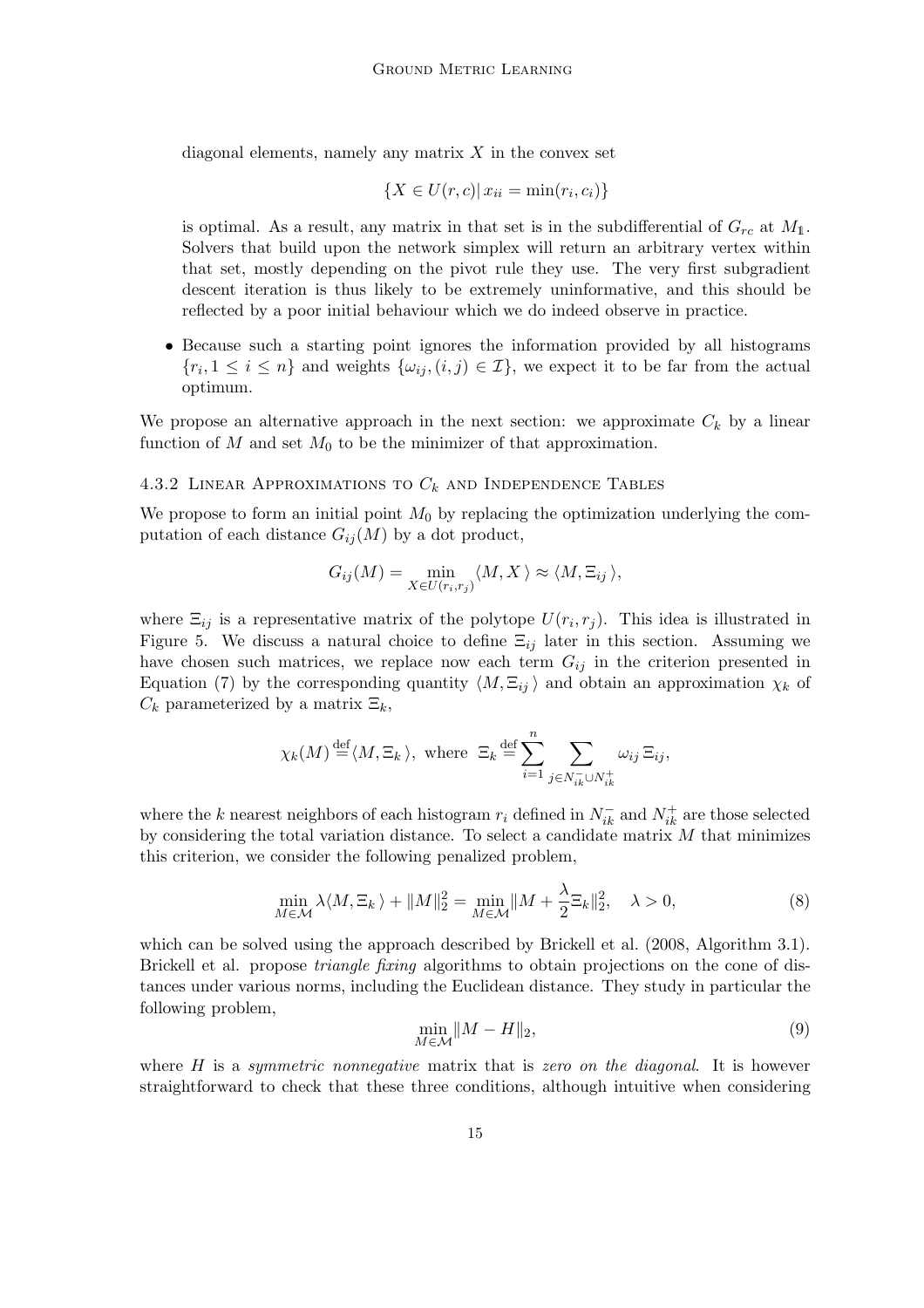the metric nearness problem (Brickell et al. 2008, §2), are not necessary for Algorithm (3.1) described by Brickell et al. (2008, §3) to work. This algorithm is not only valid for nonsymmetric matrices  $H$  as pointed out by the authors themselves, but it is also applicable to matrices  $H$  with negative entries and non-zero diagonal entries. Problem  $(8)$  can thus be solved by replacing  $H$  by  $-\frac{\lambda}{2}$  $\frac{\lambda}{2} \Xi_k$  in Problem (9) regardless of the sign of the entries of  $\Xi$ .

Note that other approaches could be considered to minimize the dot product  $\langle M, \Xi \rangle$ using alternative regularizers. Frangioni et al. (2005) propose for instance to handle linear programs in the intersection between the cone of metrics and the set of polyhedral constraints  $\{M_{ik} + M_{kj} + M_{ij} \leq 2\}$  which defines what is known as the metric polytope.

The techniques presented above build upon a linear approximation of each function  $G_{ij}(M)$  as  $\langle M, \Xi_{ij} \rangle$  by selecting a particular matrix  $\Xi_{ij}$  such that  $G_{ij}(M) \approx \langle M, \Xi_{ij} \rangle$ . We propose to use a simple proxy for the optimal transport distance: the dot-product of M with a matrix that lies at the center of  $U(r, c)$ , as illustrated in Figure 5. We consider for



Figure 5: Schematic view of the approximation  $\min_{X \in U(r_i,r_j)} \langle M, X \rangle \approx \langle M, \Xi_{ij} \rangle$  carried out when using a central transport table  $\Xi_{ij}$  instead of the optimal table  $X_{ij}^{\star}$  to compare  $r_i$  and  $r_j$ .

such a center the *independence* table  $rc^T$  (Good 1963). The table  $rc^T$ , which is in  $U(r, c)$ because  $rc^T \mathbb{1}_d = r$  and  $cr^T \mathbb{1}_d = c$ , is also the maximal entropy table in  $U(r, c)$ , that is, the table which maximizes

$$
h(X) = -\sum_{p,q=1}^{d} X_{pq} \log X_{pq}.
$$

Using the independence table to approximate  $G_{ij}$ , that is using the approximation

$$
\min_{X \in U(r_i, r_j)} \langle M, X \rangle \approx r_i^T M r_j,
$$

provides us with a weighted center,

$$
\Xi_k = \sum_{i=1}^n \sum_{j \in N_{ik}^- \cup N_{ik}^+} \omega_{ij} r_i r_j^T.
$$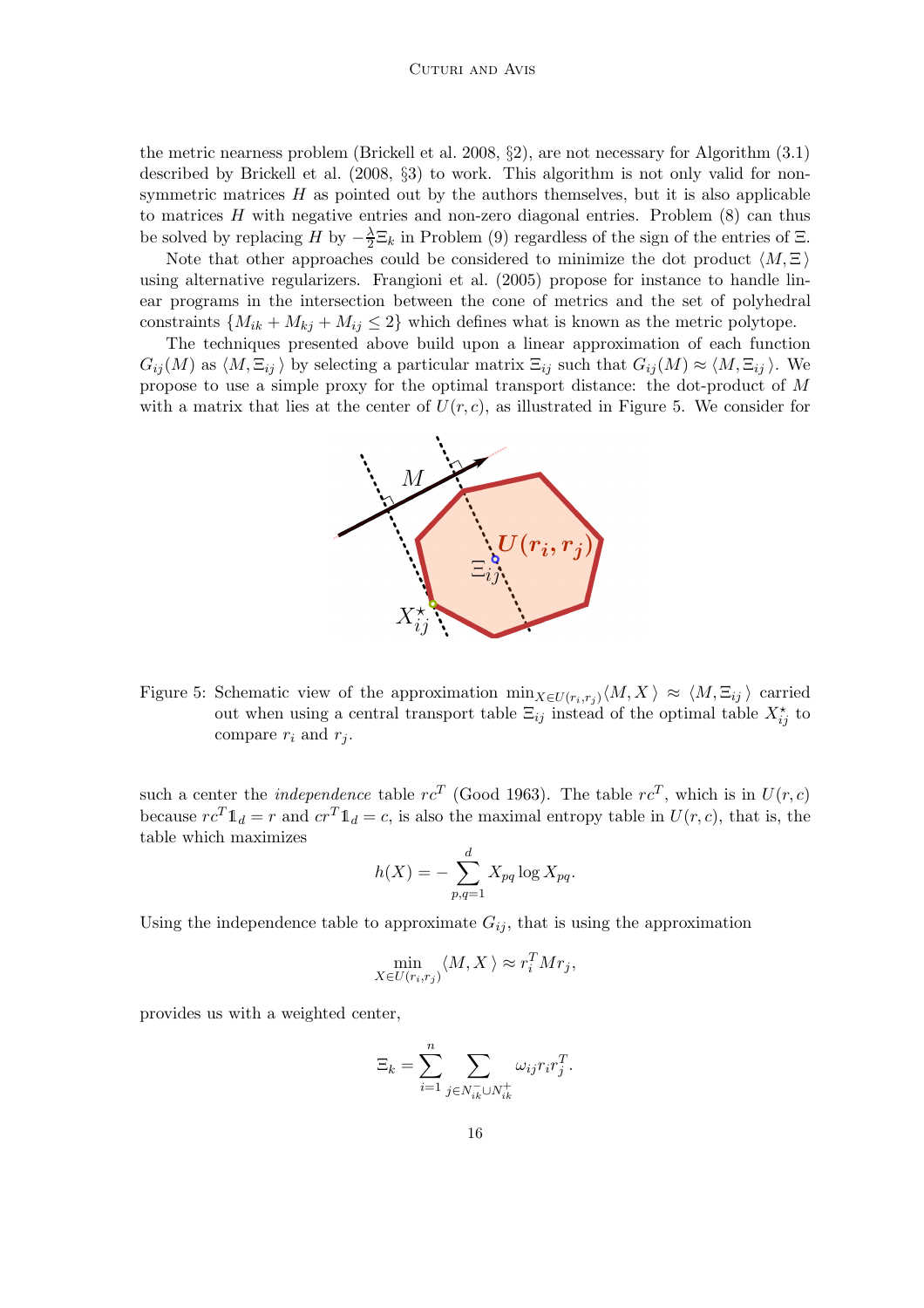Note however that this approximation tends to overestimate substantially the distance between two similar histograms. Indeed, it is easy to check that  $r^T M r$  is positive whenever r has positive entropy. In the case where all coordinates of r are equal to  $1/d$ ,  $r<sup>T</sup>Mr$ is  $||M||_1/d^2$ . To close this section, one may notice that several methods can be used to compute centers for polytopes such as  $U(r, c)$ , among which the Chebyshev center, the analytic center, or the center of the Löwner-John ellipsoid, all described by Boyd and Vandenberghe (2004, §8.4,§8.5). We have not considered these approaches because computing them involve, unlike the independence table proposed above, the resolution of large convex programs or LP's. Barvinok has, on the other hand, proposed recently a new center tailored specifically for transport polytopes, that he calls the typical table (2010). The typical table can be computed efficiently, both in theory and practice, as the result of a convex program of 2d variables (Barvinok 2010, p.523). Experimental results indicate that they perform very similarly to independent tables so we do not explore them further in this paper.

In summary, we propose in this section to approximate  $C_k$  by a linear function and compute its minimum in the intersection  $\mathcal{M}_1$  of the  $l_1$  unit sphere and the cone of metric matrices. This linear objective can be efficiently minimized using a set of tools proposed by Brickell et al. (2008) adapted to our problem. In order to propose such an approximation, we have used the *independence* tables as representative points of the polytopes  $U(r_i, r_j)$ . The successive steps of the computations that yield an initial point  $M_0$  are given in Algorithm 3.

| <b>Algorithm 3</b> Initial Point $M_0$ to minimize $C_k$                                                              |
|-----------------------------------------------------------------------------------------------------------------------|
| Set $\Xi = 0$ .                                                                                                       |
| for $i \in \{1, \dots, n\}$ do                                                                                        |
| Compute the neighborhood sets $N_{ik}^+$ and $N_{ik}^-$ of histogram $r_i$ using an arbitrary distance,               |
| e.g. the total variation distance.                                                                                    |
| for $j \in N_{ik}^+ \cup N_{ik}^-$ do                                                                                 |
| $\Xi \leftarrow \Xi + \omega_{ij} r_i r_j^T.$                                                                         |
| end for                                                                                                               |
| end for                                                                                                               |
| Set $M_0 \leftarrow \min_{M \in \mathcal{M}}   M + \frac{\lambda}{2}E  _2$ (Brickell et al. 2008, Algorithm 3.1).     |
| <b>Output</b> $M_0$ . <b>optional</b> : regularize $M_0$ by setting $M_0 \leftarrow \lambda M_0 + (1 - \lambda)M_1$ . |

## 5. Related Work

We provide in this section an overview of other distances for histograms of features. We start by presenting simple distances on histograms and follow by presenting metric learning approaches.

#### 5.1 Metrics on the Probability Simplex

Deza and Deza (2009, §14) provide an exhaustive list of metrics for probability measures, most of which apply to probability measures on  $\mathbb R$  and  $\mathbb R^d$ . When narrowed down to distances for probabilities on unordered discrete sets – the dominant case in machine learning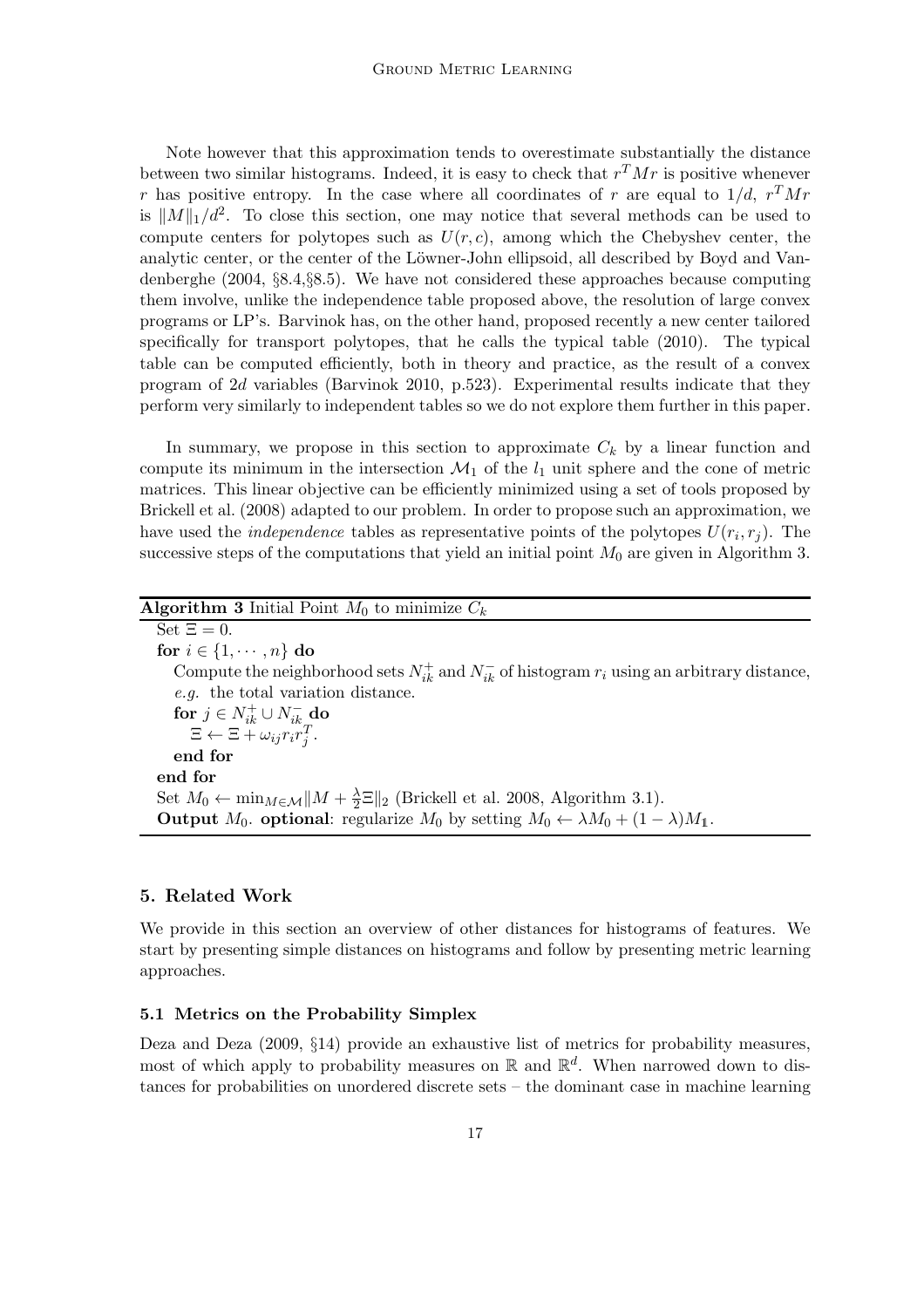applications – Rubner et al.  $(2000, \, \delta 2)$  propose to split such distances into two families: *bin-to-bin* distances and *cross-bin* distances. Let  $r = (r_1, \ldots, r_d)^T$  and  $c = (c_1, \ldots, c_d)^T$  be two histograms in the canonical simplex  $\Sigma_d$ .

*Bin-to-bin distances* only compare the *d* couples of bin-counts  $(r_i, c_i)_{i=1..d}$  independently to form a distance between r and c. The Jensen-divergence,  $\chi_2$ , Hellinger, total variation distances and more generally Csizar f-divergences (Amari and Nagaoka 2001, §3.2) all fall within this category. Notice that any of these divergences is known to work usually better for histograms than a straightforward application of the Euclidean distance as shown in our experiments or for instance by Chapelle et al. (1999, Table 4). This can be explained in theory using geometric (Amari and Nagaoka 2001, §3) or statistical arguments (Aitchison and Egozcue 2005).

Bin-to-bin distances are easy to compute and accurate enough to compare histograms when all  $d$  features are sufficiently distinct. When, on the contrary, some of these features are known to be similar, either because of statistical co-occurrence (*e.g.*the words cat and kitty) or through any other form of prior knowledge (*e.g.* pixel colors or amino-acid similarity) then a simple bin-to-bin comparison may not be accurate enough as argued by Rubner et al.  $(2000, \S2.2)$ . In particular, bin-to-bin distances are invariably large when they compare histograms with distinct supports, regardless of the fact that these two supports may in fact describe very similar features.

*Cross-bin distances* handle this issue by considering all  $d^2$  possible pairs  $(r_i, c_j)$  of crossbin counts to form a distance. The most simple cross-coordinate distance for general vectors in  $\mathbb{R}^d$  is arguably the Mahalanobis family of distances,

$$
d^{\Omega}(x,y) = \sqrt{(x-y)^T \Omega(x-y)},
$$

where  $\Omega$  is a positive definite  $d \times d$  matrix. The Mahalanobis distance between x and y can be interpreted as the Euclidean distance between  $Lx$  and  $Ly$  where L is a Cholesky factor of  $\Omega$  or any square root of  $\Omega$ . Learning such linear maps L or positive definite matrices  $\Omega$ directly using labeled information has been the subject of a substantial amount of research in recent years. We briefly review this literature in the following section.

#### 5.2 Mahalanobis Metric Learning

Xing et al. (2003), followed by Weinberger et al. (2006) and Davis et al. (2007) have proposed different algorithms to learn the parameters of a Mahalanobis distance. We refer to recent surveys by Kulis (2012) and Bellet et al. (2013) for more details on these approaches. These techniques define first a criterion and a feasible set of candidate matrices – either a positive semidefinite matrix  $\Omega$  or a linear map  $L$  – to optimize the best parameter that fits best the data at hand. The criteria we propose in Section 3 are modeled along these ideas. Weinberger et al. (2006) were the first to consider criteria that only use nearest neighbors, which inspired in this work the proposal of  $C_k$  in Section 3.3.

We would like point out that Mahalanobis metric learning and ground metric learning have very little in common conceptually: Mahalanobis metric learning algorithms learn a  $d \times d$  positive semidefinite matrix or a  $m \times d$  linear operator L. Ground metric learning learns instead a  $d \times d$  metric matrix M. The difference between Mahalanobis distances and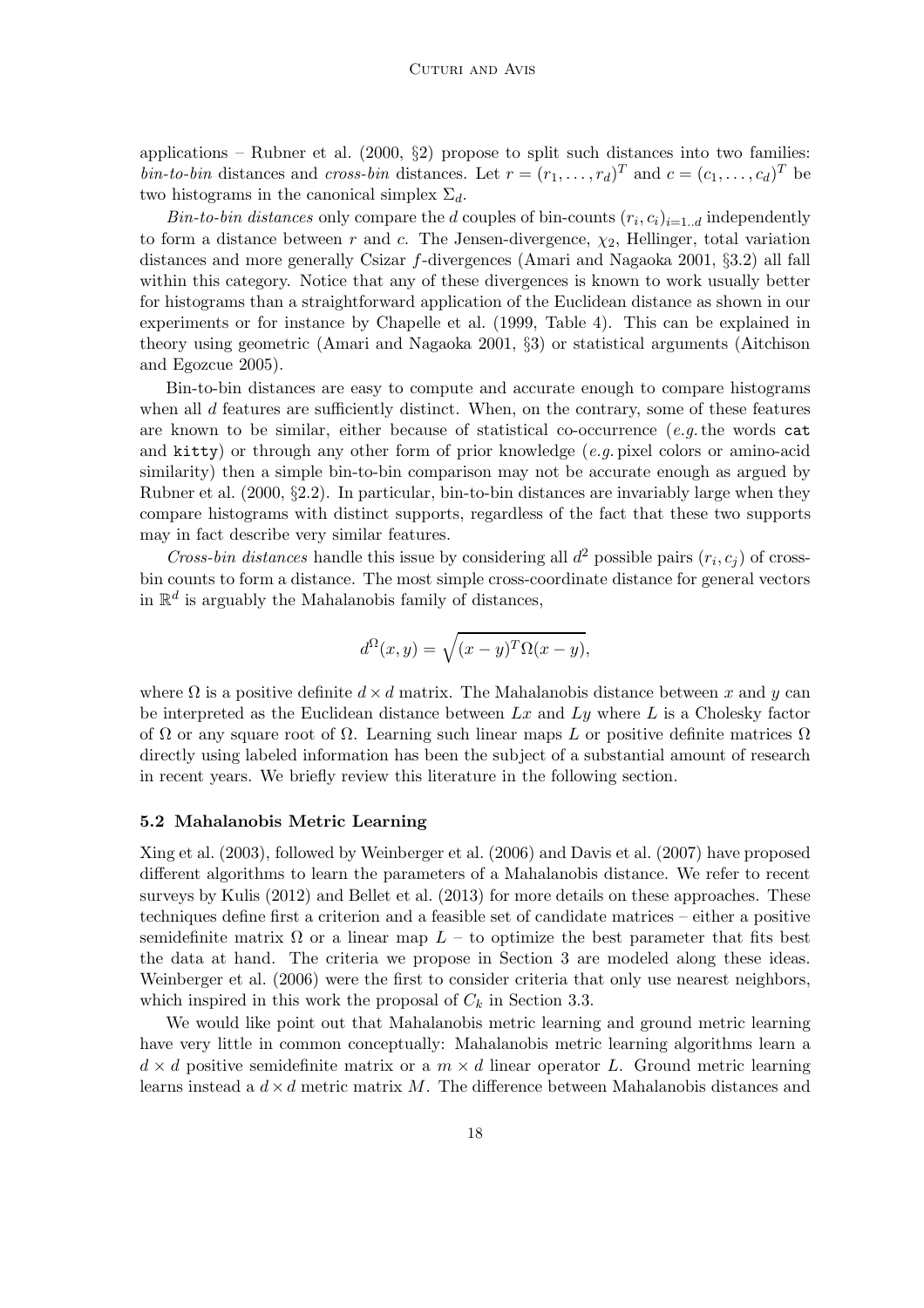optimal transport distances can be further highlighted by these simple identities:

$$
d_{\text{TV}}(r, c) = \frac{1}{2} ||r - c||_1 = d_{M_1}(r, c), \quad d_2(r, c) = ||r - c||_2 = d^I(r, c)
$$

The relationship between the Euclidean distance and the family of Mahalanobis distances, in which the former is a trivial instance of the latter when  $\Omega$  is set to the identity matrix, is analogous to that between the total variation distance and optimal transport distances, in which the former is also a trivial instance of the latter where all distances between features are uniformly set to 1. The two families of distances evolve in related albeit completely different sets of distances, just like the  $l_1$  and  $l_2$  norms describe different geometries. An illustration of this can be found in Figure 4 provided earlier in this paper, where the Euclidean and the total variation distances are compared with their parameterized counterparts. Both total variation and optimal transport distances have *piecewise linear* level sets, whereas the Euclidean and Mahalanobis distances have ellipsoidal level sets.

It is also worth mentioning that although Mahalanobis distances have been designed for general vectors in  $\mathbb{R}^d$ , and as a consequence can be applied to histograms, there is however, to our knowledge, no statistical theory which motivates their use on the probability simplex. This should be compared to the fact that there is a fairly large literature on optimal transport distances for probabilities, described by (Villani 2003, §7) and references therein.

## 5.3 Metric Learning in the Probability Simplex

Lebanon (2006) has proposed to learn a bin-to-bin distance in the probability simplex using a parametric family of distances parameterized by a histogram  $\lambda \in \Sigma_{d-1}$  defined as

$$
d_{\lambda}(r, c) = \arccos\left(\sum_{i=1}^{d} \sqrt{\frac{r_i \lambda_i}{r^T \lambda}} \sqrt{\frac{c_i \lambda_i}{c^T \lambda}}\right).
$$

This formula can be simplified by using the perturbation operator proposed by Aitchison (1986, p.46):

$$
\forall r, \lambda \in \Sigma_{d-1}, \quad r \odot \lambda \stackrel{\text{def}}{=} \frac{1}{r^T \lambda} (r_1 \lambda_1, \cdots, r_d \lambda_d)^T.
$$

Aitchison argues that the perturbation operation can be naturally interpreted as an addition operation in the simplex. Using this notation, the family of distances  $d_{\lambda}(r, c)$  proposed by Lebanon can be seen as the standard Fisher metric applied to perturbed histograms  $r \odot \lambda$ and  $c \odot \lambda$ ,

$$
d_{\lambda}(r,c) = \arccos\langle \sqrt{r \odot \lambda}, \sqrt{c \odot \lambda} \rangle.
$$

Using arguments related to the fact that a distance should vary according to the density of points described in a dataset, Lebanon (2006) proposes to learn this perturbation  $\lambda$  in an unsupervised context, by only considering histograms but no other side-information.

More recently, Kedem et al. (2012) have proposed non-linear metric learning techniques, and focus more specifically on parameterized  $\chi_2$  distances defined as  $d_{\chi_2}^P(r,c) = d_{\chi_2}(Pr, Pc)$ where  $P$  can be any stochastic matrix  $P$  with unit row sums. We also note that, a few months after the publication on the arxiv of an early version of our paper, Wang and Guibas (2012) have proposed an algorithm that is very similar to ours, with the notable difference that they do not take into account metric constraints for the ground metric.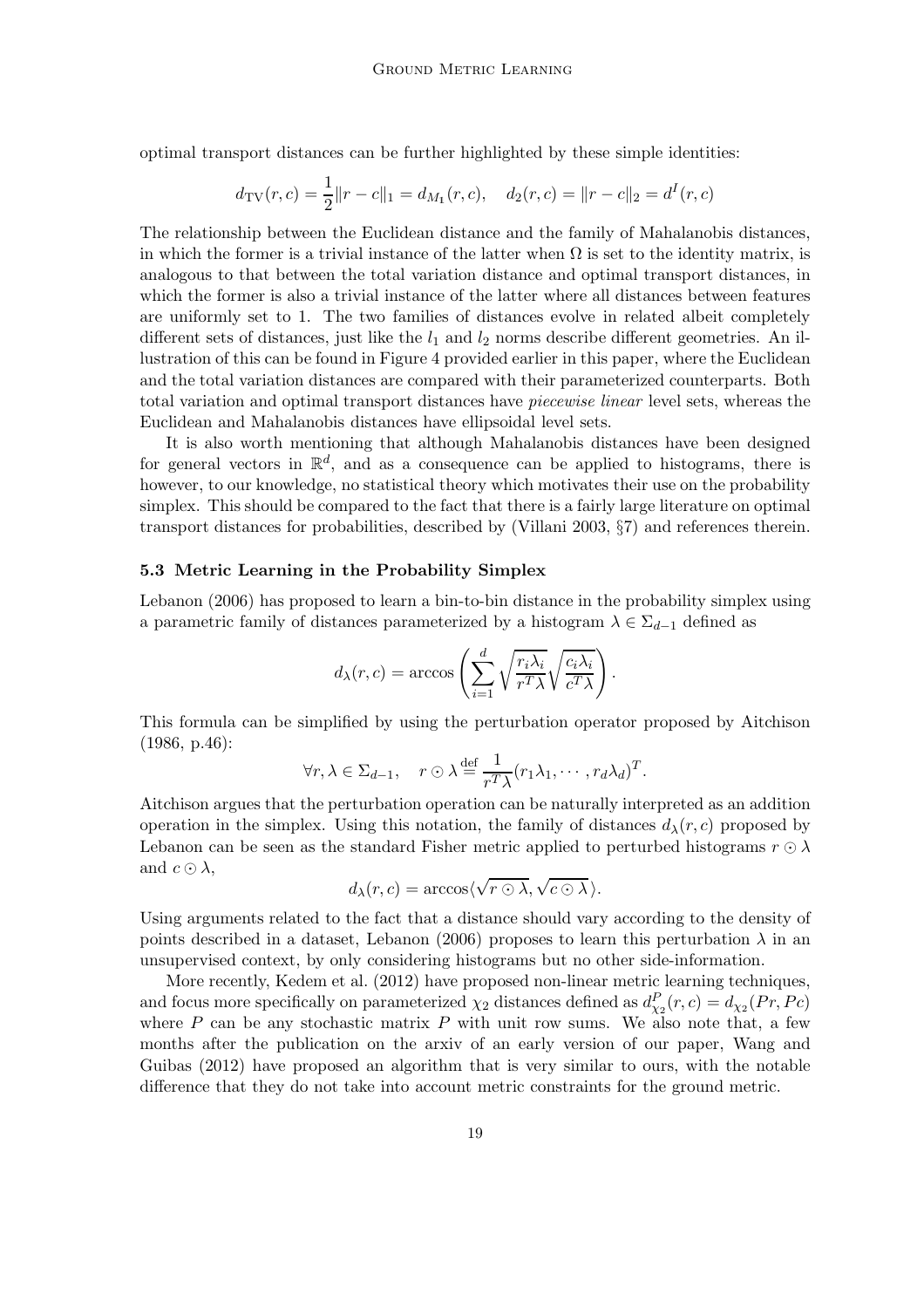## 6. Experiments

We provide in this section a few details on the practical implementation of Algorithms 1, 2 and 3. We follow by presenting empirical evidence that ground metric learning improves upon other state-of-the-art metric learning techniques when considered on normalized histograms of low dimensions, albeit at a substantial computational cost.

## 6.1 Implementation Notes

Algorithm 1 builds upon the computation of several optimal transport problems. We use the *CPLEX Matlab API* implementation of network flows to that effect. Using directly the API is faster than calling the *CPLEX matlab toolbox* or the *Mosek* solver. These benefits come from the fact that only the constraint vector in Problem (4) needs to be updated at each iteration of the first loop of Algorithm 1. We use the *metricNearness* toolbox released online by Suvrit Sra to carry out both the projections of each inner loop iteration of Algorithm 2 and the last step of Algorithm 3.

## 6.2 Distances used in this benchmark

We consider five distances in this benchmark. Three classic bin-to-bin distances, Mahalanobis distances with different learning schemes and the optimal transport distance coupled with ground metric learning. *Bin-to-bin distances* We consider the  $l_1$ ,  $l_2$  and Hellinger distances on histograms,

$$
l_1(r, c) = ||r - c||_1
$$
,  $l_2(r, c) = ||r - c||_2$ ,  $\mathcal{H}(r, c) = ||\sqrt{r} - \sqrt{c}||_2$ ,

where  $\sqrt{r}$  is the vector whose coordinates are the squared roots of each coordinate of r.

## 6.2.1 Mahalanobis distances

We use the publicly available implementations of LMNN (Weinberger and Saul 2009) and ITML (Davis et al. 2007) to learn Mahalanobis distances for each task. We run both algorithms with default settings, that is  $k = 3$  for LMNN and  $k = 4$  for ITML. We use these algorithms on the Hellinger representations  $\{\sqrt{r_i}, i = 1, \ldots, n\}$  of all histograms originally in the training set using the element-wise square root. We have considered this representation because the Euclidean distance between the Hellinger representations of two histograms corresponds exactly to the Hellinger distance (Amari and Nagaoka 2001, p.57). Since the Mahalanobis distance builds upon the Euclidean distance, we argue that this representation is more adequate to learn Mahalanobis metrics in the probability simplex. This observation is confirmed in all of our experimental results, where Mahalanobis metric learning approaches perform consistently better with the Hellinger transformation (see for instance the results reported in Figure 7).

## 6.2.2 Optimal Transport Distances with Ground Metric Learning

We learn ground metrics using the following settings. The neighborhood parameter  $k$  is set to 3 to be directly comparable to the default parameter setting of ITML and LMNN. In each classification task, and for two images  $r_i$  and  $r_j$ , the corresponding weight  $\omega_{ij}$  is set to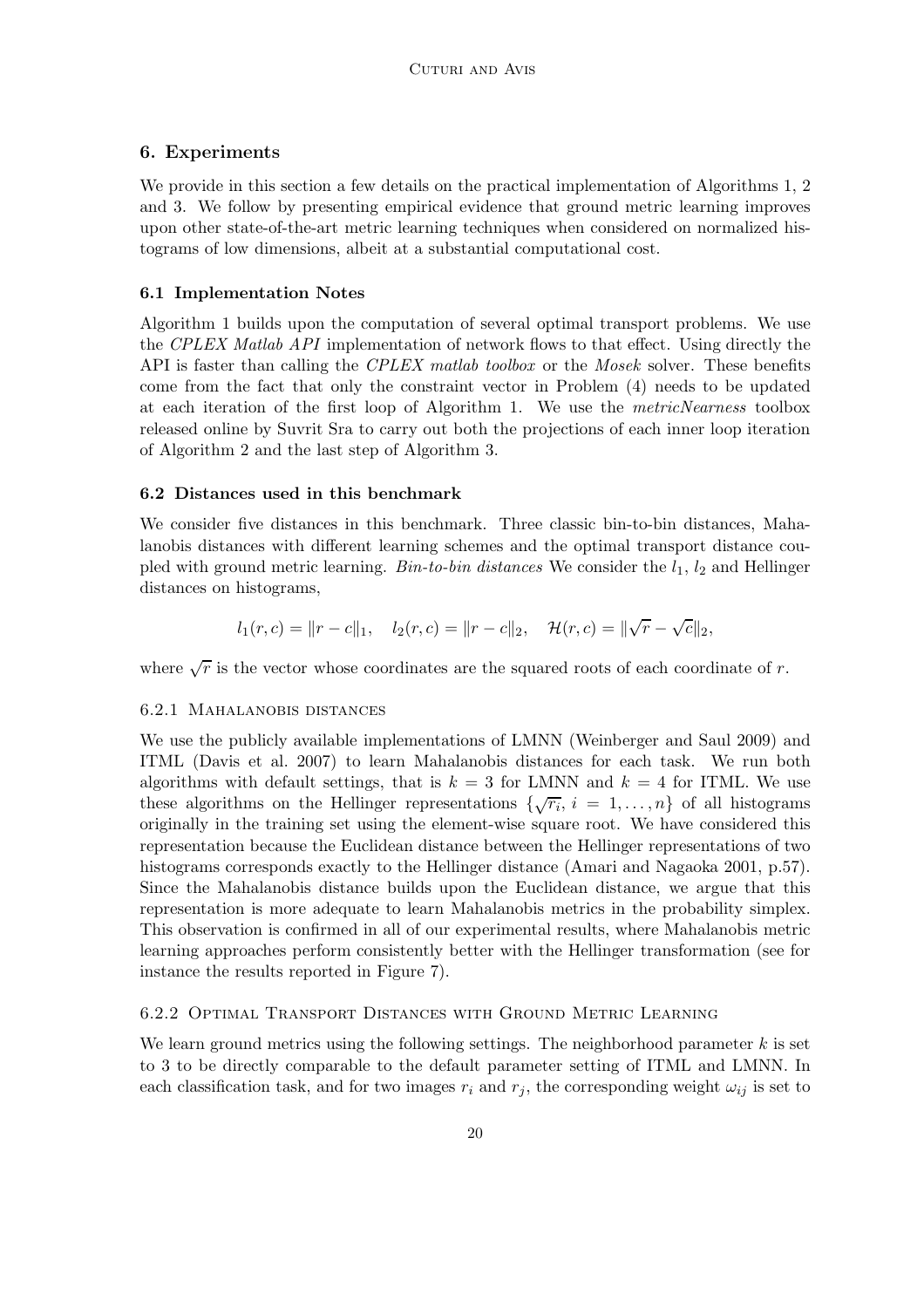$1/nk$  if both histograms come from the same class and to  $-1/nk$  if they come from different classes. The subgradient stepsize  $t_0$  of Algorithm 2 is set to  $= 0.1$ , guided by preliminary experiments and by the fact that, because of the normalization of the weights  $\omega_{ij}$ , both the current iteration  $M_k$  in Algorithm 2 and subgradients  $\gamma_+$  or  $\gamma_-$  all have the same 1-norms.

We carry out a minimum of 24 subgradient steps in each inner loop and set  $q_{\text{max}}$  to 80. Each inner loop is terminated when the objective does not progress more than 0.75% every 8 steps, or when q reaches  $q_{\text{max}}$ . We carry out a maximum of 20 outer loop iterations. With these settings, the algorithm takes about 300 steps to converge (Figures 8 and 9), which, using a single Xeon 2.6Ghz core, 60 training points and  $d = 128$  (the experimental setting considered below) takes about 900 seconds. The main computational bottleneck of the algorithm comes from the repeated computation of optimal transports. LMNN and ITML parameterized with default settings converge much faster, in about 2 and 30 seconds respectively.

#### 6.3 Binary Classification

We study in this section the performance of ground metric learning when coupled with a nearest neighbor classifier on binary classification tasks generated with the Caltech-256 database.

### 6.3.1 Experimental Setting

We sample randomly 80 images for each of the 256 images classes<sup>2</sup> of the Caltech-256 database. Each image is represented as a normalized histogram of GIST features (Oliva and Torralba 2001, Douze et al. 2009), obtained using an implementation provided by the INRIA-LEAR team<sup>3</sup> . These features describe 8 edge directions at mid-resolution computed for each patch of a  $4 \times 4$  grid on each image. Each feature histogram is of dimension  $d = 8 \times 4 \times 4 = 128$  and subsequently normalized to sum to one.

We select randomly 1,000 distinct pairs of classes among the 256 classes available in the dataset to form as many binary classification tasks. For each pair, we split the  $80 + 80$ available points into  $30+30$  points to train distance parameters and  $50+50$  points to form a test set. This amounts to having  $n = 60$  training points following the notations introduced in Section 3.1. We consider in the following  $\kappa$  nearest neighbors approaches. Note that the neighborhood size  $\kappa$  and the parameter k used in metric learning approaches need not be the same. In our experiments  $\kappa$  varies, whereas k is always kept fixed, as detailed in Section 6.2.

#### 6.3.2 Results

The most important results of this experimental section are summarized in Figure 6, which displays, for all considered distances, their average recall accuracy on the test set and the average classification error using a  $\kappa$ -nearest neighbor classifier. These quantities are averaged over 1,000 binary classifications. In this figure, GML paired with the the optimal transport distance  $d_M$  is shown to provide, on average, the best performance with three

<sup>2.</sup> we do not consider the clutter class

<sup>3.</sup> http://lear.inrialpes.fr/software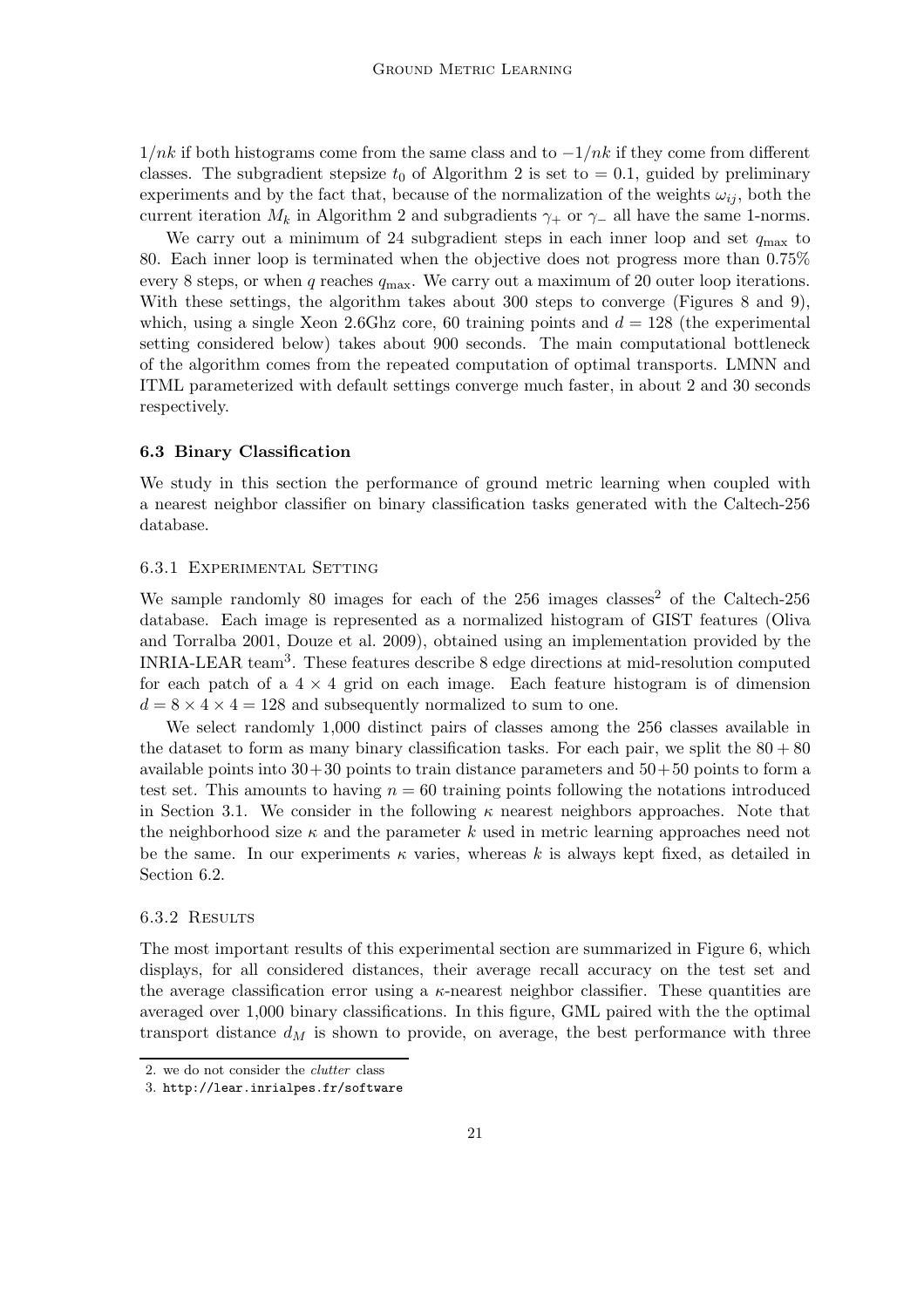#### CUTURI AND AVIS

different metrics: the leftmost plot considers retrieval performance for test points and shows that, for each point considered on its own, GML-EMD selects on average more training points from the same class as closest neighbors than any other distance. The performance gap between GML-EMD and competing distances increases significantly as the number of retrieved neighbors is itself increased. The middle plot displays the average error over all 1,000 tasks of a κ-nearest neighbor classification algorithm when considered with all distances for varying values of  $\kappa$ . The rightmost plot studies these errors in more detail for the case where the neighborhood parameter  $\kappa$  of nearest neighbors is 3. In this case too, GML combined with EMD fares significantly better than competing distances.

Figure 8 illustrates the empirical behavior of our descent algorithm. This plot displays 40 sample objective curves among the 1,000 computed to obtain the results above. The bumps that appear regularly on these curves correspond to the first update carried out after the linearization of the concave part of the objective. These results were obtained by setting the initial matrix to  $M_1$ .

It is also worth mentioning as a side remark that the  $l_2$  distance does not perform as well as the  $l_1$  or Hellinger distances on these datasets, which validates our earlier statement that the Euclidean geometry is usually a poor choice to compare histograms directly. This intuition is further validated in Figure 7, where Mahalanobis learning algorithms are shown to perform significantly better when they use the Hellinger representation of histograms.

Finally, Figure 9 describes the evolution of the average *test* error for two initial ground metrics,  $M_1$  and that which builds upon independence tables (Algorithm 3). Two conclusions can be drawn from this plot: First, independence tables provide on average a better initialization of the algorithm if only the first iterations of the algorithm are taken into account. However, this advantage seems to vanish as the number of subgradient descent iterations increases. Second, our algorithm does not seem to suffer from overfitting on average, since the average error rate is a decreasing curve of the total number of iterations and does not seem to increase up to termination.

#### 6.4 Multiclass Classification

We follow our experimental evaluation of ground metric learning by considering this time 6 multiclass classification datasets that consider text and image data.

#### 6.4.1 Experimental Setting

The properties of the datasets and parameters used in our experiments are summarized in Table 1. The dimensions of the features have been kept low to ensure that the computation of optimal transports are tractable. We follow the recommended train/test splits for these datasets. If they are not provided, we split the datasets arbitrarily to form features using either LDA (Blei et al. 2003) or SIFT features (Lowe 1999). We then generate 5 random splits with the same balance to compute average accuracies over the entire dataset.

#### 6.4.2 Results

Figure 10 details the results for these 6 experiments, and show that GML coupled with EMD is at least equivalent or improves on the best techniques considered in our benchmark. These results also illustrate that the performance of Mahalanobis learning (LMNN in this case) is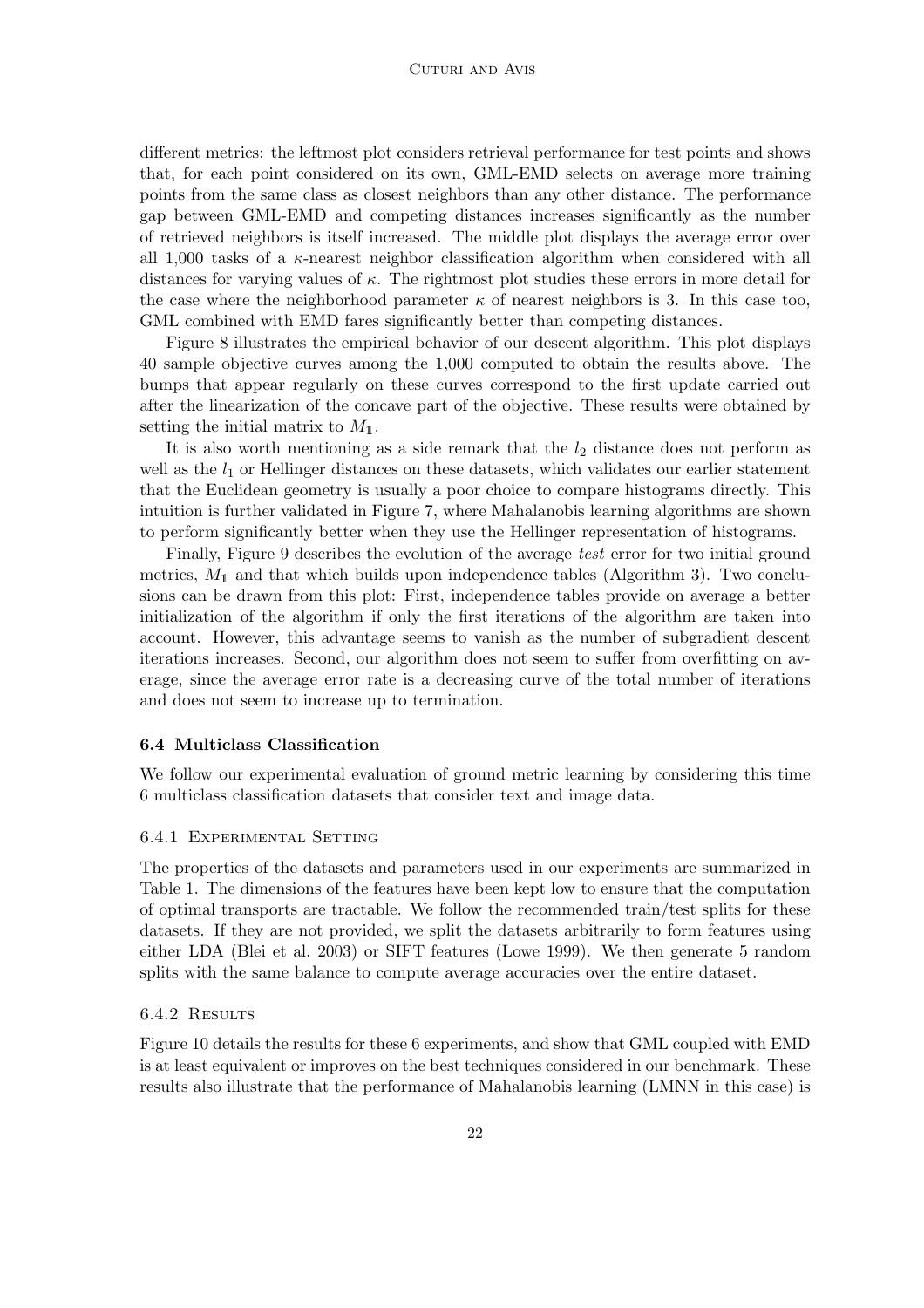| Dataset              | $\#\text{Train}$ | $\#\text{Test}$ | $\#\mathrm{Class}$ | Feature           | #Dim |
|----------------------|------------------|-----------------|--------------------|-------------------|------|
| 20 News Group        | 600              | 19397           | 20                 | Topic Model (LDA) | 100  |
| Reuters              | 500              | 9926            | 10                 | Topic Model(LDA)  | 100  |
| MIT Scene            | 800              | 800             |                    | <b>SIFT</b>       | 100  |
| UIUC Scene           | 1500             | 1500            | 15                 | <b>SIFT</b>       | 100  |
| <b>OXFORD Flower</b> | 680              | 680             | 17                 | <b>SIFT</b>       | 100  |
| CALTECH-101          | 3060             | 2995            | 102                | <b>SIFT</b>       | 100  |

Table 1: Multiclass classification datasets and their parameters.

greatly improved by considering the Hellinger representation of histograms, and not their original representation as vectors of the simplex.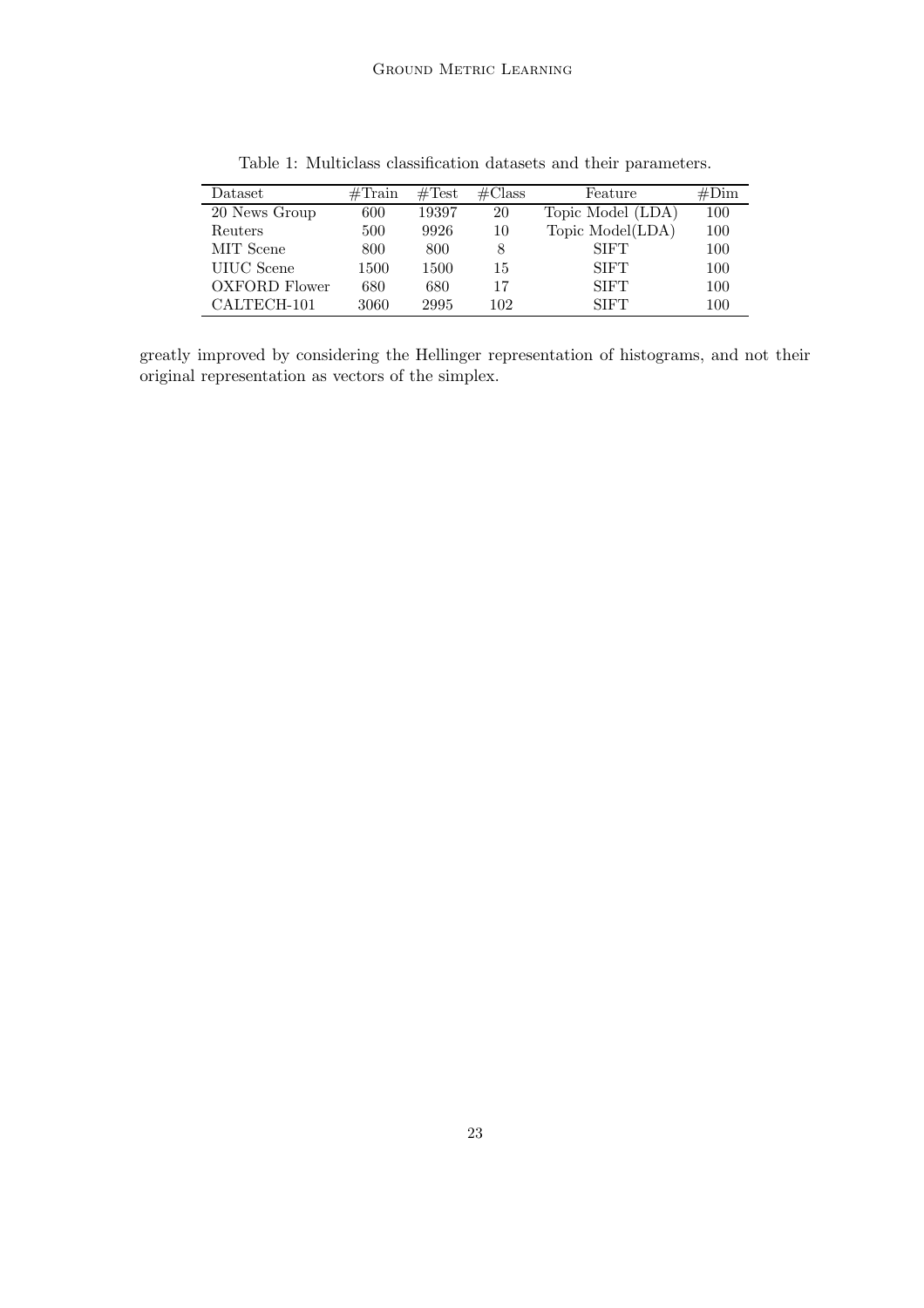

Figure 6: (left) Accuracy of each considered distance on the test set as measured by the average proportion, for each datapoint in the test set, of points coming from the same class within its  $\kappa$  nearest neighbors. These proportions were averaged over 1,000 binary classification problems randomly chosen among the  $\binom{256}{2}$  $_2^{56}$ ) possible. We use 40 test points from each class for each experiment, namely 80 test points. The ground metric in GML and Mahalanobis matrices in ITML and LMNN have been learned using a train set of  $30 + 30$  points. (middle)  $\kappa$ -NN classification error using the same distances. These results show average  $\kappa$ -NN error over 1,000 classification tasks depending on the value of  $\kappa$ . A more detailed picture for the case  $\kappa = 3$  is provided with boxplots of all 1,000 errors (right).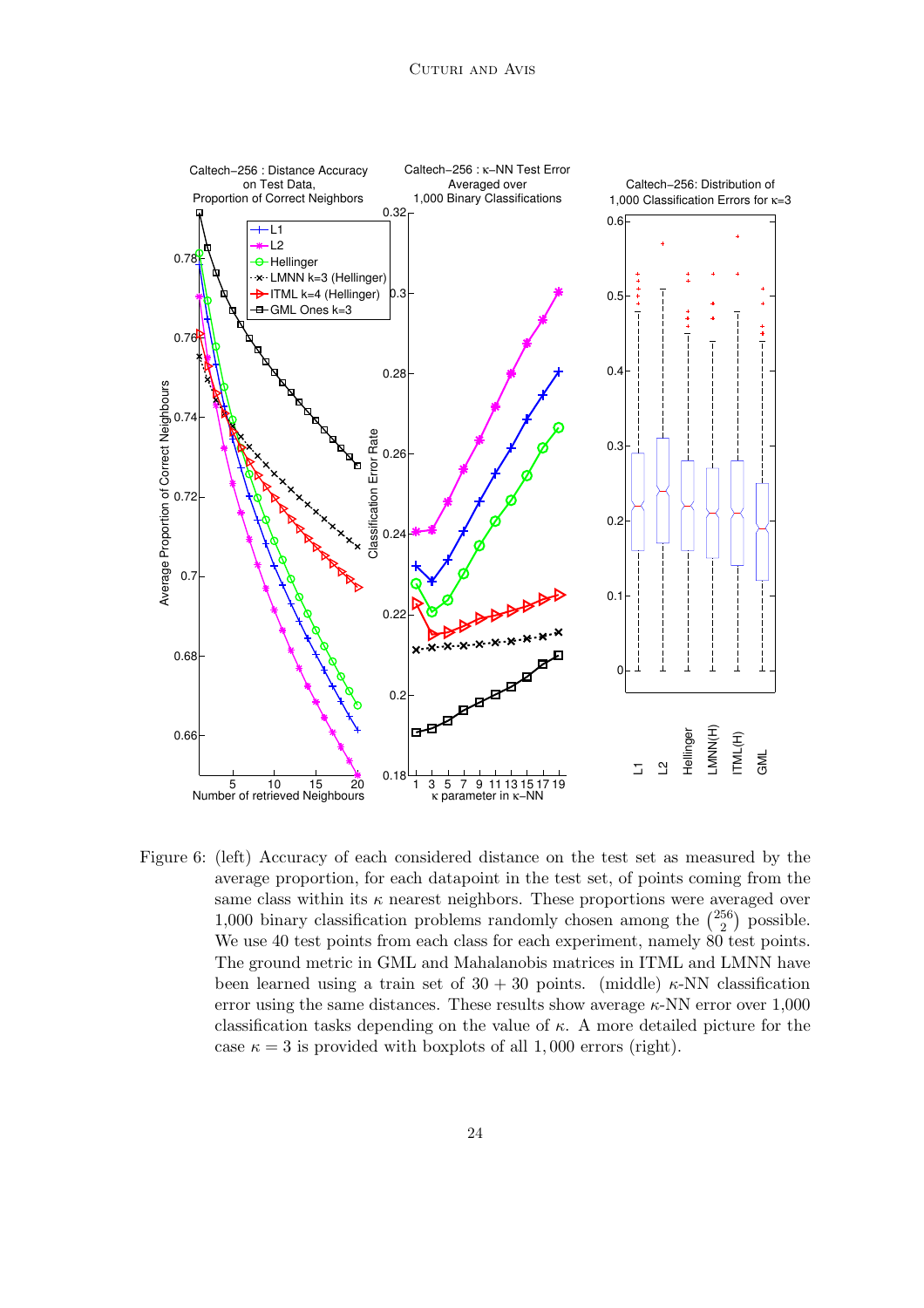

Figure 7: The experimental setting in this figure is identical to that of Figure 6, except that only two different versions of LMNN and ITML are compared with the Hellinger and Euclidean distances. This figure supports our claim in Section 6.2.1 that Mahalanobis learning methods work better using the Hellinger representation of histograms,  $\{\sqrt{r_i}, i = 1, \ldots, n\}$ , rather than their straightforward representation in the simplex  $\{r_i\}_{i=1,\ldots,n}$ .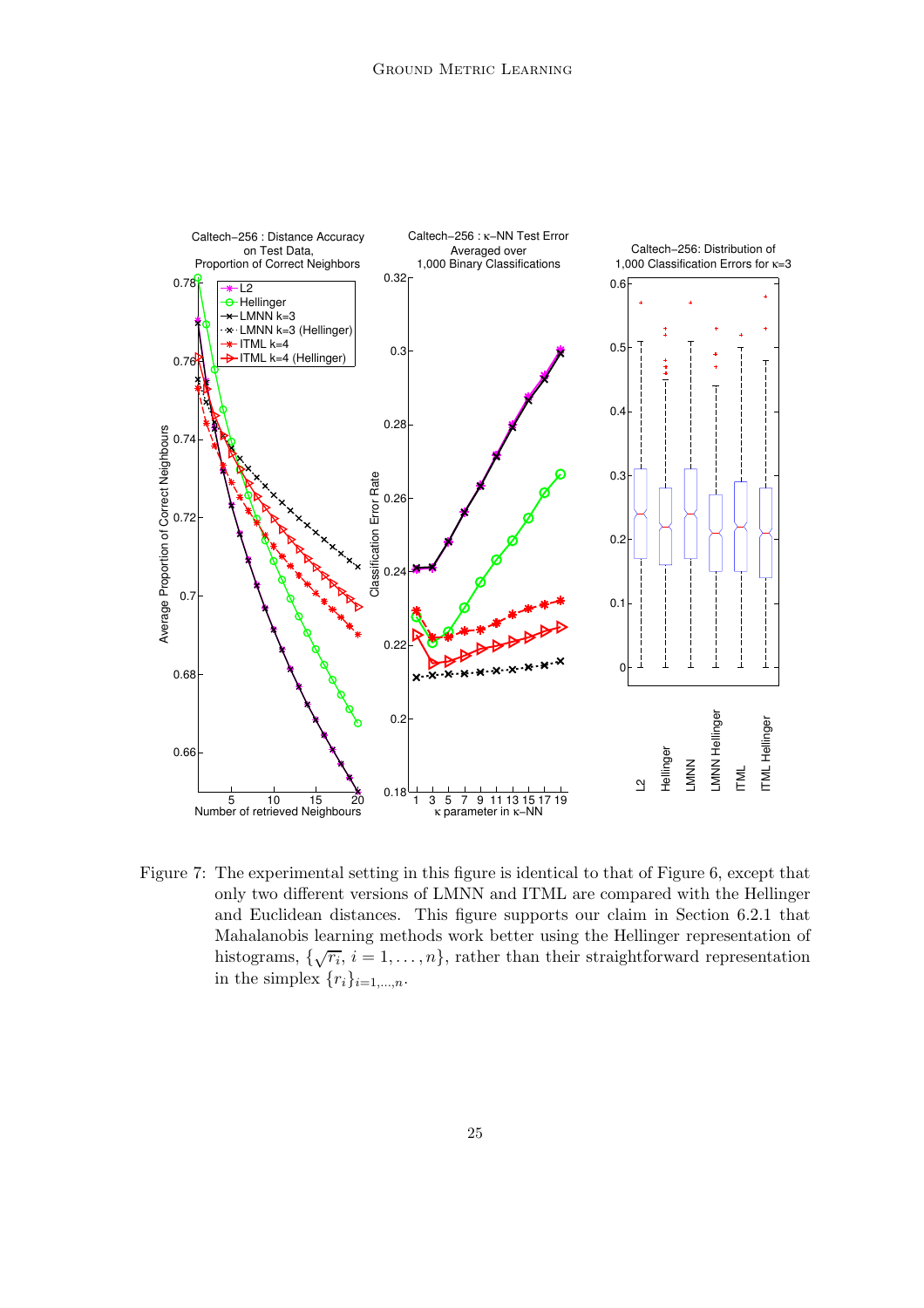

Figure 8: 40 sample objective curves randomly selected among the 1,000 binary classification tasks run on the Caltech-256 dataset. The initial point used here is the matrix  $M_1$  of ones and zero diagonal. The very first bumps usually observed in the first iterations agree with our empirical findings on empirical test error displayed in Figure 9 which illustrate that the very first radients that are applied are usually not informative and result momentarily in an objective increase.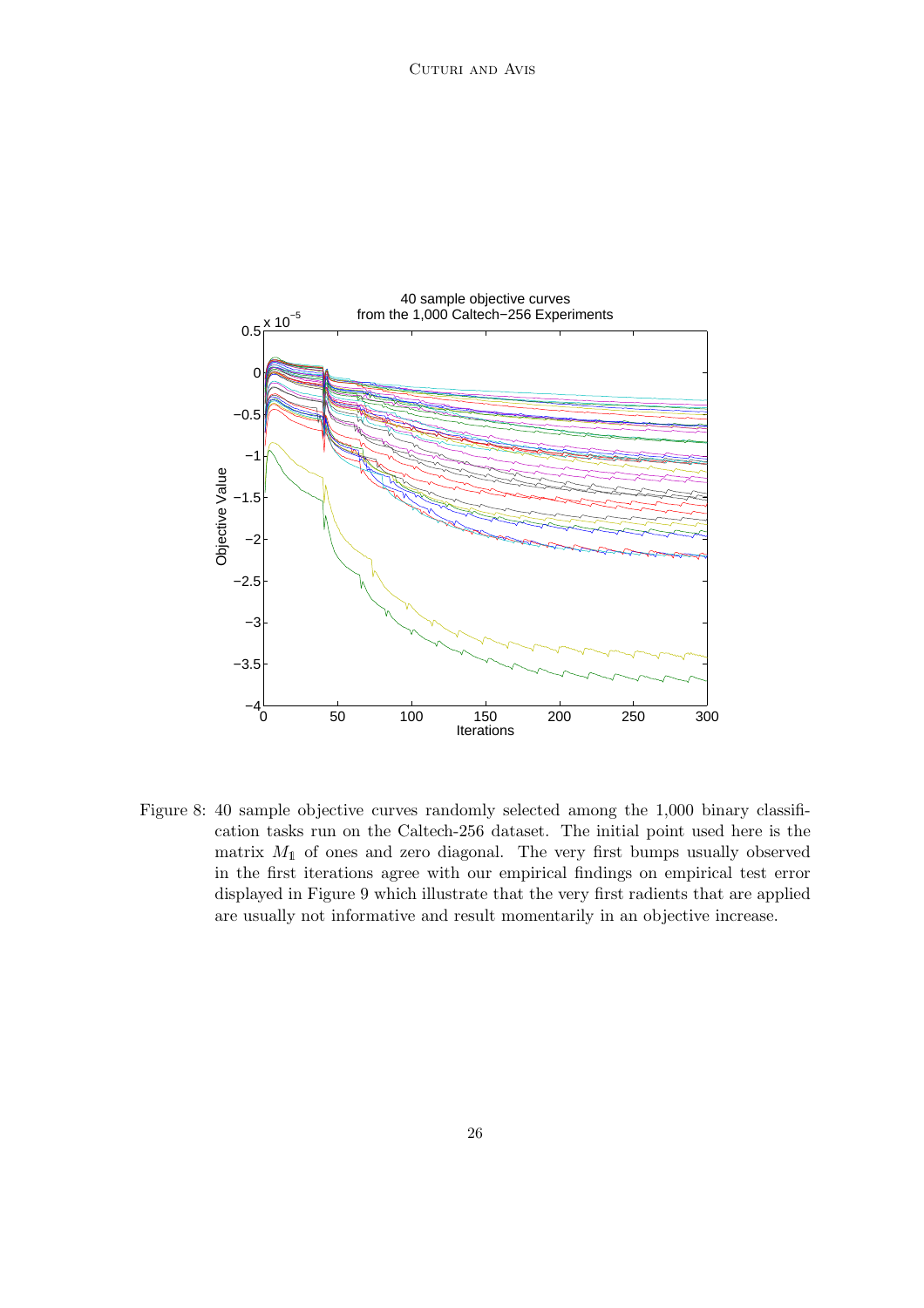

Figure 9: Average κ-nearest neighbor *test* error for GML using either the matrix of ones (top left) or the independent table (top right) described in Section 4.3. As can be seen for  $\kappa = 3$  (bottom), initializing the algorithm with  $M_1$  performs worse than independence tables for a low iteration count. Yet this competitive advantage is reversed above a few iterations, as the algorithm converges. This figure also seems to indicate that, on average, the algorithm does not overfit the data since the average test error seems to decrease monotonically with the number of iterations, and becomes flat after 200 iterations. The experimental setting is identical to that of Figure 6.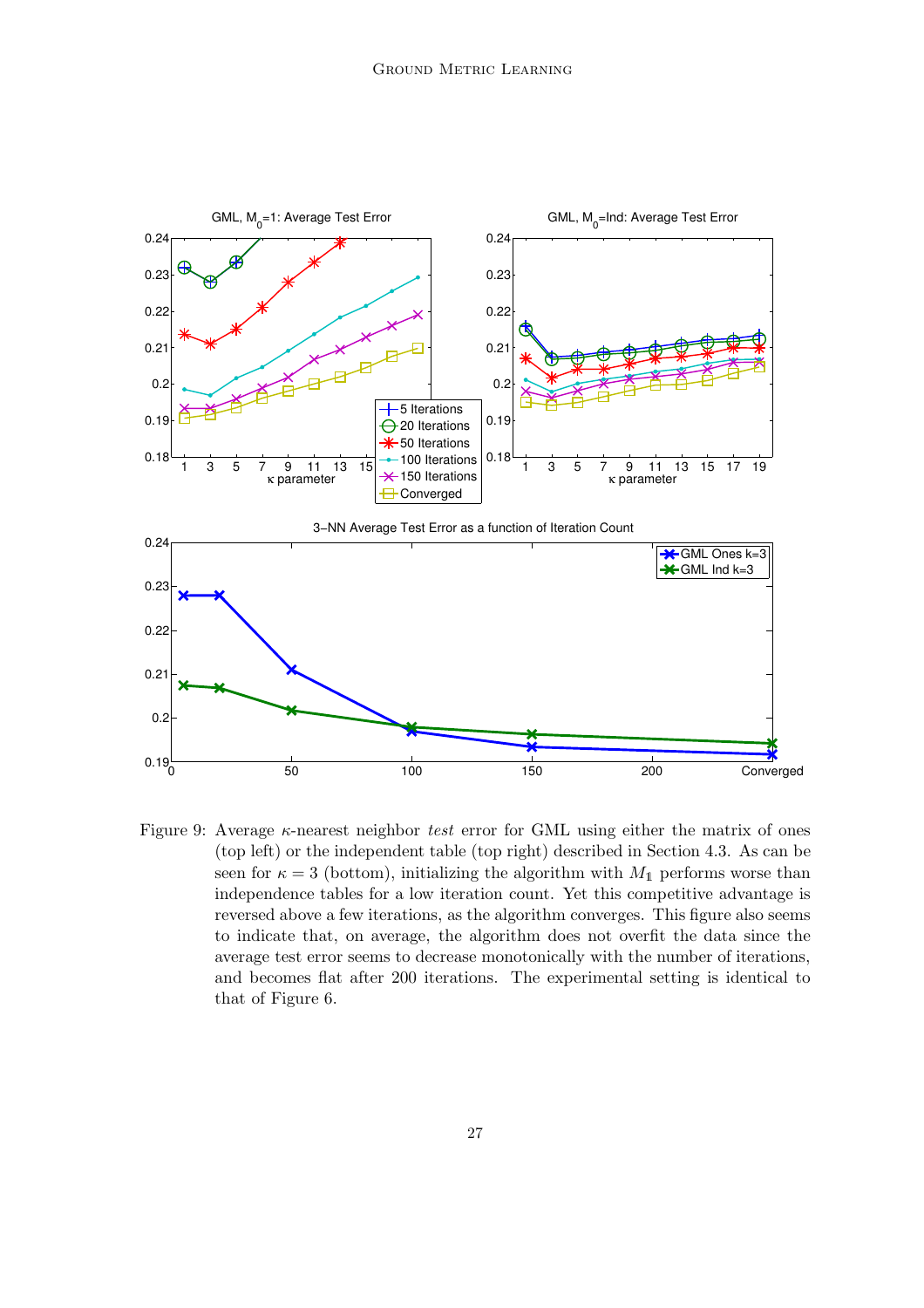

Figure 10: κ-nearest neighbor performance for different distances on multi-class problems. Performance is averaged over 5 repeats, whose variability is illustrated with error bars. Errors are reported over varying  $\kappa$  nearest neighbor parameters. Our benchmark considers three classical distances,  $l_1$ ,  $l_2$  and Hellinger, and their respective learned counterparts: GML paired with the transport distance initialized with the matrix  $M_1$ , classic LMNN and LMNN on the Hellinger representation.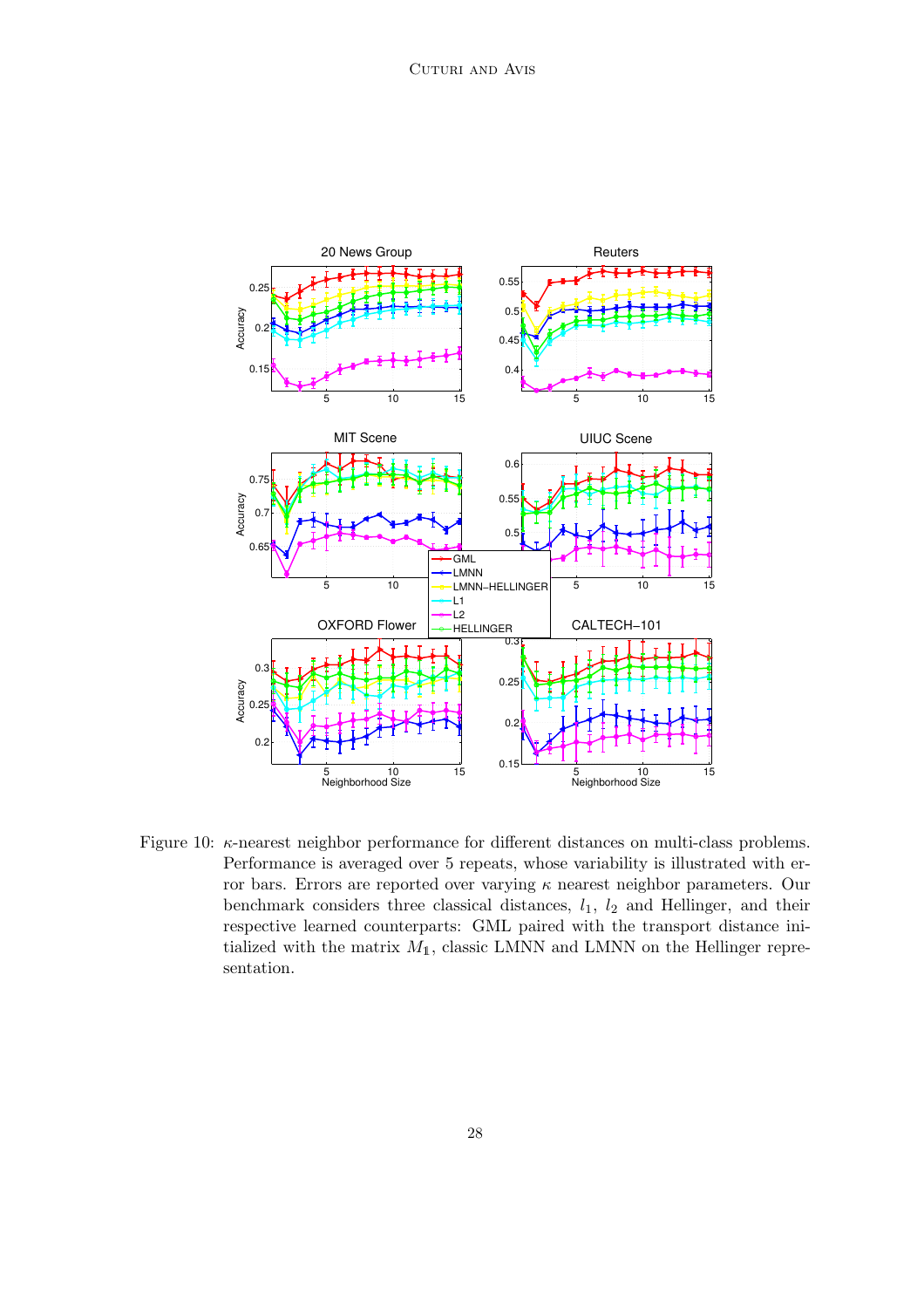## 7. Conclusion and Future Work

We have proposed in this paper an approach to tune adaptively the unique parameter of optimal transport distances, the ground metric, given a training dataset of histograms. This approach can be applied on any type of features, as long as a set of histograms along with side-information, typically labels, are provided for the algorithm to learn a good candidate for the ground metric. The algorithms proceeds with a projected subgradient descent to minimize approximately a criterion that is a difference of polyhedral convex functions. We propose two initial points to initialize this algorithm, and show that our approach provides, when compared to other competing distances, a superior average performance for a large set of image binary classification tasks using GIST features histograms, as well as different multiclass classification tasks. This improvement comes, however, with a heavy computational price tag.

Our benchmark experiments only contain low-dimensional descriptors. We chose such small dimensions because it is well known that optimal transport distances do not scale well for higher dimensions. That being said, the problem of speeding up the computation of optimal transport distances by considering restrictions on ground metrics has attracted significant attention. Ling and Okada (2007), Gudmundsson et al. (2007), Pele and Werman (2009), Ba et al. (2011) have all recently argued that this computation can be dramatically sped up when the ground metric matrix has a certain structure. For instance, Pele and Werman (2009) have shown that the computational speed of earth mover's distances can be significantly accelerated when the ground metric is thresholded above a certain level. Ground metrics that follow such constraints are attractive because they result in transport problems which are provably faster to compute. Our work in this paper suggests on the other hand that the content (and not the structure) of the ground metric can be learned to improve classification accuracy. We believe that the combination of these two viewpoints could result in optimal transport distances that are both adapted to the task at hand and fast to compute. A strategy to achieve both goals would be to enforce such structural constraints on candidate metrics  $M$  when looking for minimizers of criteria  $C_k$ . We also believe that the recent proposal of Sinkhorn distances (Cuturi 2013) may provide the necessary speed-ups to make our approach more scaleable regardless of the structure of the ground metric.

#### Acknowledgements

The authors would like to thank anonymous reviewers and the editor for stimulating comments. MC would like to thank Zaid Harchaoui and Alexandre d'Aspremont for fruitful discussions, as well as Tam Le for his help in preparing some of the experiments.

## Appendix

Proof (Theorem 1) Symmetry and definiteness of the distance are easy to prove: since M has a null diagonal,  $d_M(x, x) = 0$ , with corresponding optimal transport matrix  $X^* =$ diag(x); by the positivity of all off-diagonal elements of M,  $d_M(x, y) > 0$  whenever  $x \neq y$ ; by symmetry of  $M$ ,  $d_M$  is itself a symmetric function in its two arguments. To prove the triangle inequality, Villani (2003, Theorem 7.3) uses the gluing lemma. We provide here a self-contained version of this proof which provides an explicit formulation for the gluing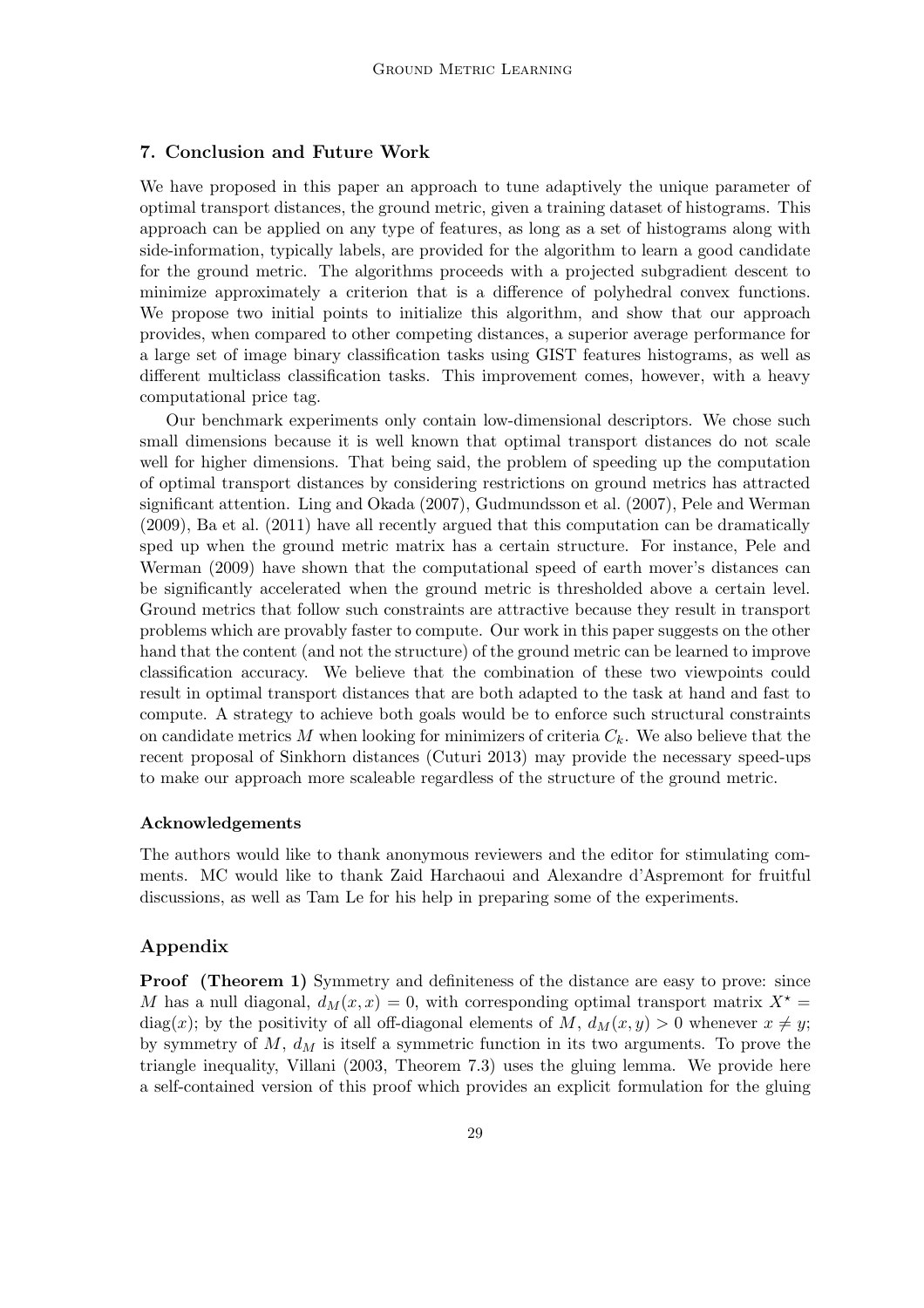lemma in the discrete case. Let  $x, y, z \in \Sigma_d$ . Let P and Q be two optimal solutions of the transport problems between x and y, and y and z respectively. Let S be the  $d \times d \times d$  tensor whose coefficients are defined as

$$
s_{ijk} \stackrel{\text{def}}{=} \frac{p_{ij}q_{jk}}{y_j},
$$

for all indices j such that  $y_j > 0$ . For indices j such that  $y_j = 0$ , the corresponding values  $s_{ijk}$  are set to 0. S is a probability measure on  $\{1, \ldots, d\}^3$ , as a direct consequence of the fact that the  $d \times d$  matrix  $S_{i,k} \stackrel{\text{def}}{=} [\sum_j s_{ijk}]_{ik}$  is a transport matrix between x and z and thus sums to 1. Indeed,

$$
\sum_{i} \sum_{j} s_{ijk} = \sum_{j} \sum_{i} \frac{p_{ij} q_{jk}}{y_j} = \sum_{j} \frac{q_{jk}}{y_j} \sum_{i} p_{ij} = \sum_{j} \frac{q_{jk}}{y_j} y_j = \sum_{j} q_{jk} = z_k \text{ (column sums)}
$$
  

$$
\sum_{k} \sum_{j} s_{ijk} = \sum_{j} \sum_{k} \frac{p_{ij} q_{jk}}{y_j} = \sum_{j} \frac{p_{ij}}{y_j} \sum_{k} q_{jk} = \sum_{j} \frac{p_{ij}}{y_j} y_j = \sum_{j} p_{ij} = x_i \text{ (row sums)}
$$

To obtain the triangle inequality, notice that  $S_{i,k}$  being a matrix of  $U(x, z)$  we can write:

$$
d_M(x, z) = \min_{X \in U(x, z)} \langle X, M \rangle
$$
  
\n
$$
\leq \langle S_{i \cdot k}, M \rangle = \sum_{ik} m_{ik} \sum_{j} \frac{p_{ij} q_{jk}}{y_j} \leq \sum_{ijk} (m_{ij} + m_{jk}) \frac{p_{ij} q_{jk}}{y_j}
$$
  
\n
$$
= \sum_{ijk} m_{ij} \frac{p_{ij} q_{jk}}{y_j} + m_{jk} \frac{p_{ij} q_{jk}}{y_j}
$$
  
\n
$$
= \sum_{ij} m_{ij} p_{ij} \sum_{k} \frac{q_{jk}}{y_j} + \sum_{jk} m_{jk} q_{jk} \sum_{i} \frac{p_{ij}}{y_j}
$$
  
\n
$$
= \sum_{ij} m_{ij} p_{ij} + \sum_{jk} m_{jk} q_{jk} = d_M(x, y) + d_M(y, z),
$$

 $\blacksquare$ 

where we have used the triangle inequality for  $M$  at the end of the second line.

## References

- R. Ahuja, T. Magnanti, and J. Orlin. *Network Flows: Theory, Algorithms and Applications*. Prentice Hall, 1993.
- J. Aitchison. *The Statistical Analysis of Compositional Data*. Chapman & Hall, 1986.
- J. Aitchison and J. Egozcue. Compositional data analysis: Where are we and where should we be heading? *Mathematical Geology*, 37(7):829–850, 2005.
- S.-I. Amari and H. Nagaoka. *Methods of Information Geometry*. AMS vol. 191, 2001.
- K. Ba, H. Nguyen, H. Nguyen, and R. Rubinfeld. Sublinear time algorithms for earth movers distance. *Theory of Computing Systems*, 48(2):428–442, 2011.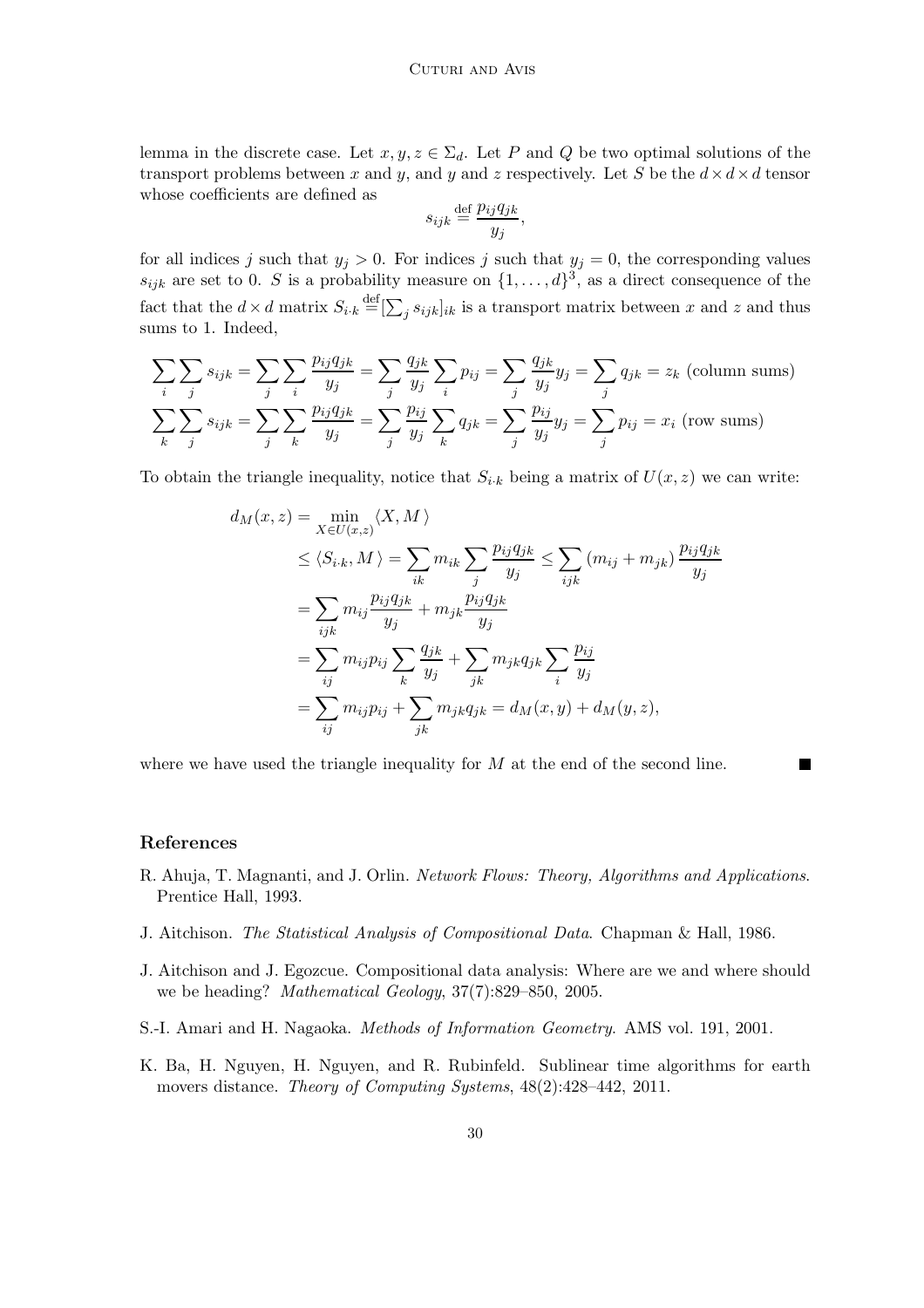- A. Barvinok. What does a random contingency table look like? *Combinatorics, Probability and Computing*, 19(04):517–539, 2010.
- A. Bellet, A. Habrard, and M. Sebban. A survey on metric learning for feature vectors and structured data. *arXiv:1306.6709*, 2013.
- D. Bertsimas and J. Tsitsiklis. *Introduction to Linear Optimization*. Athena Scientific, 1997.
- D. Blei and J. Lafferty. Topic models. *Text Mining: Classification, Clustering, and Applications*, 10:71, 2009.
- D. Blei, A. Ng, and M. Jordan. Latent Dirichlet allocation. *The Journal of Machine Learning Research*, 3:993–1022, 2003.
- S. Boyd and L. Vandenberghe. *Convex Optimization*. Cambridge University Press, 2004.
- J. Brickell, I. Dhillon, S. Sra, and J. Tropp. The metric nearness problem. *SIAM Journal of Matrix Analysis and Applications*, 30(1):375–396, 2008.
- R. A. Brualdi. *Combinatorial Matrix Classes*, volume 108. Cambridge University Press, 2006.
- O. Chapelle, P. Haffner, and V. Vapnik. SVMs for histogram based image classification. *IEEE Transactions on Neural Networks*, 10(5):1055, Sept. 1999.
- M. Cuturi. Sinkhorn distances: Lightspeed computation of optimal transport. In *Advances in Neural Information Processing Systems 26*, pages 2292–2300. 2013.
- J. Davis, B. Kulis, P. Jain, S. Sra, and I. Dhillon. Information-theoretic metric learning. In *Proceedings of the 24th International Conference on Machine Learning*, pages 209–216. ACM, 2007.
- M. Deza and E. Deza. *Encyclopedia of Distances*. Springer Verlag, 2009.
- P. Diaconis and B. Efron. Testing for independence in a two-way table: new interpretations of the chi-square statistic. *The Annals of Statistics*, 13(3):845–913, 1985.
- M. Douze, H. Jégou, H. Sandhawalia, L. Amsaleg, and C. Schmid. Evaluation of GIST descriptors for web-scale image search. In *Proceedings of the ACM International Conference on Image and Video Retrieval*. Article 19, ACM, 2009.
- L. Ford and Fulkerson. *Flows in Networks*. Princeton University Press, 1962.
- A. Frangioni, A. Lodi, and G. Rinaldi. New approaches for optimizing over the semimetric polytope. *Mathematical programming*, 104(2):375–388, 2005.
- I. Good. Maximum entropy for hypothesis formulation, especially for multidimensional contingency tables. *The Annals of Mathematical Statistics*, pages 911–934, 1963.
- J. Gudmundsson, O. Klein, C. Knauer, and M. Smid. Small manhattan networks and algorithmic applications for the earth movers distance. In *Proceedings of the 23rd European Workshop on Computational Geometry*, pages 174–177, 2007.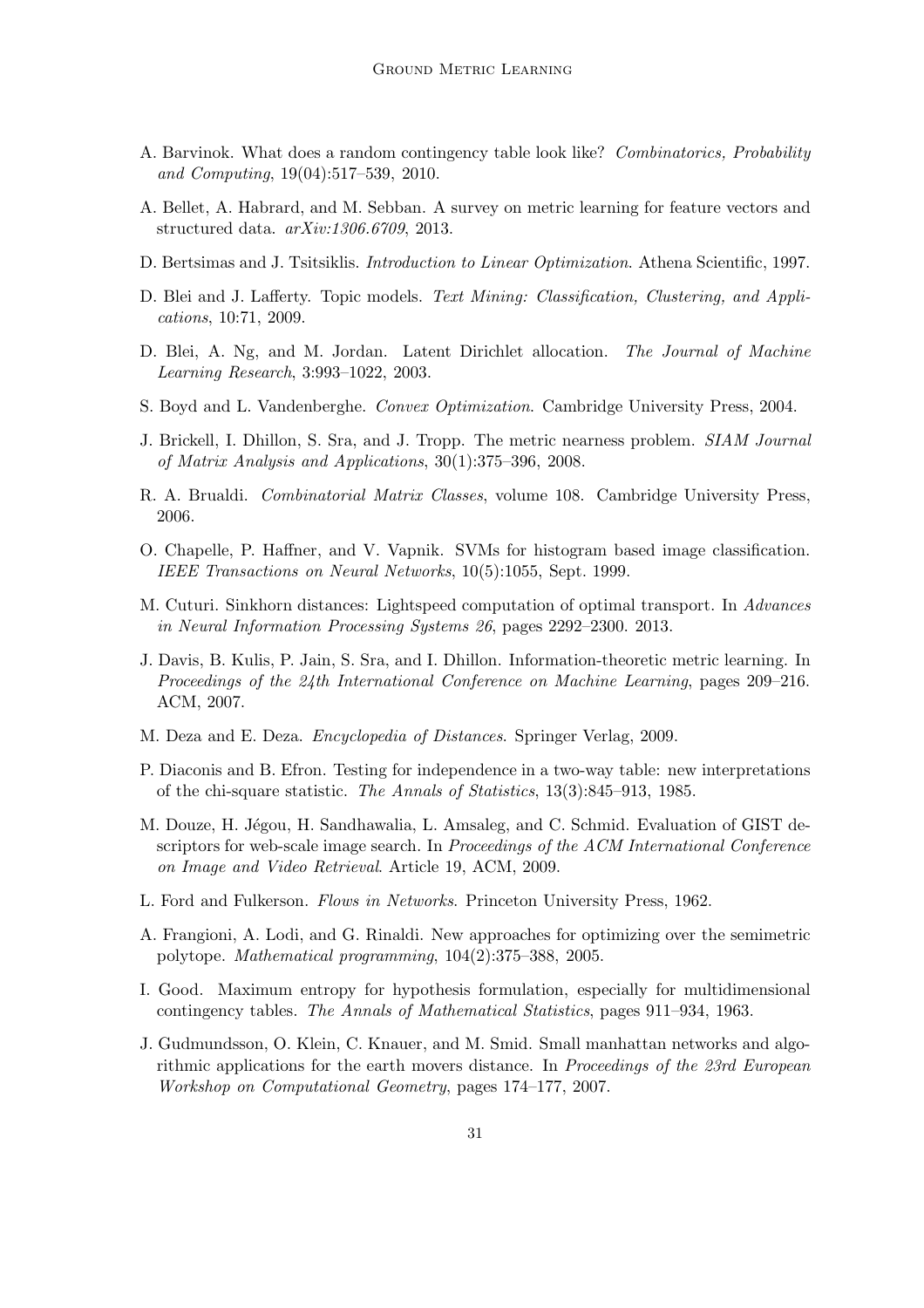- T. Joachims. *Learning to Classify Text Using Support Vector Machines: Methods, Theory, and Algorithms*. Kluwer Academic Publishers, 2002.
- L. Kantorovich and G. Rubinshtein. On a space of totally additive functions. *Vestn Lening. Univ.*, 13:52–59, 1958.
- H. Kashima, K. Tsuda, and A. Inokuchi. Marginalized kernels between labeled graphs. In *Proceedings of the 20th International Conference on Machine Learning*, pages 321–328, 2003.
- D. Kedem, S. Tyree, K. Weinberger, F. Sha, and G. Lanckriet. Non-linear metric learning. In *Advances in Neural Information Processing Systems 25*, pages 2582–2590, 2012.
- B. Kulis. Metric learning: A survey. *Foundations & Trends in Machine Learning*, 5(4): 287–364, 2012.
- S. Lauritzen. *Lectures on Contingency Tables*. Aalborg Univ. Press, 1982.
- G. Lebanon. Metric learning for text documents. *IEEE Transactions on Pattern Analysis and Machine Intelligence*, 28(4):497–508, 2006.
- C. Leslie, E. Eskin, and W. S. Noble. The spectrum kernel: a string kernel for svm protein classific ation. In *Proceedings of the Pacific Symposium on Biology 2002*, pages 564–575, 2002.
- E. Levina and P. Bickel. The earth mover's distance is the Mallows distance: some insights from statistics. In *Proceedings of the Eighth IEEE International Conference on Computer Vision*, volume 2, pages 251–256. IEEE, 2001.
- H. Ling and K. Okada. An efficient earth mover's distance algorithm for robust histogram comparison. *IEEE transactions on Pattern Analysis and Machine Intelligence*, pages 840–853, 2007.
- D. Lowe. Object recognition from local scale-invariant features. In *Computer Vision, 1999. The Proceedings of the Seventh IEEE International Conference on*, volume 2, pages 1150 –1157 vol.2, 1999.
- C. Mallows. A note on asymptotic joint normality. *The Annals of Mathematical Statistics*, pages 508–515, 1972.
- A. Oliva and A. Torralba. Modeling the shape of the scene: A holistic representation of the spatial envelope. *International Journal of Computer Vision*, 42(3):145–175, 2001.
- O. Pele and M. Werman. Fast and robust earth mover's distances. In *Proceedings of the International Conference on Computer Vision'09*, 2009.
- S. Rachev. *Probability Metrics and the Stability of Stochastic Models*. Wiley series in probability and mathematical statistics: Applied probability and statistics. Wiley, 1991.
- S. Rachev and L. R¨uschendorf. *Mass Transportation Problems: Theory*, volume 1. Springer Verlag, 1998.